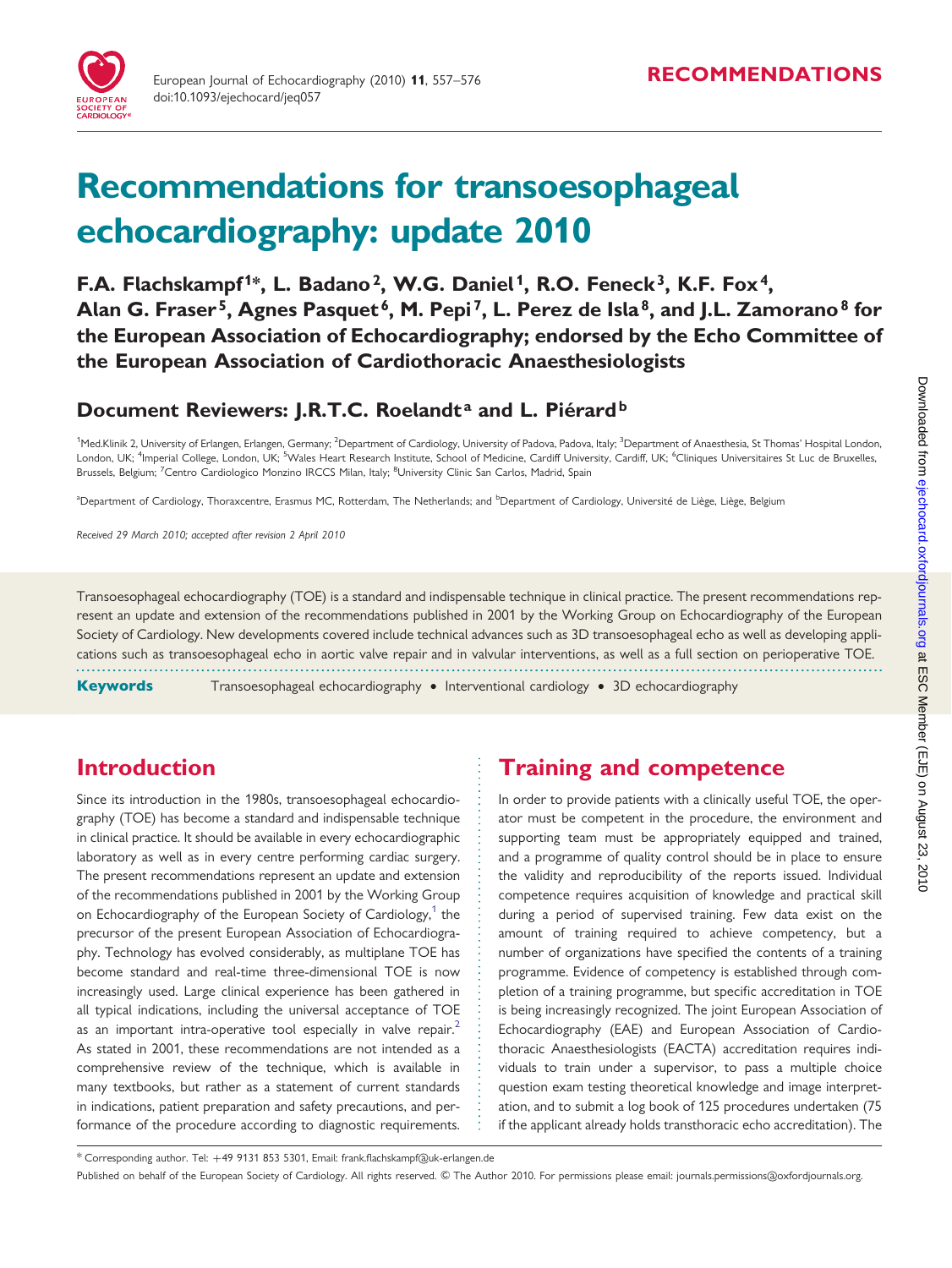#### Table 1 Studies required to achieve competence/undertake accreditation of various organizations and their re-accreditation requirements, together with web source

| Organization                                         | <b>Studies</b>             | Exam | Re-accreditation (studies/CME)                                          |
|------------------------------------------------------|----------------------------|------|-------------------------------------------------------------------------|
| EAE/EACTA accreditation, www.escardio.org            | 125 (75 if TTE accredited) | Yes  | 50 studies/year and 30 h CME over 5 years                               |
| ACC/ASE guidance, http://www.asefiles.org/COCATS.pdf | 125 (TOE) 150 (Intraop)    | N/A  |                                                                         |
| NBE TOE accreditation, www.echoboards.org            | 300                        | Yes  | After 10 years; $>50$ in 2 of last 3 years;<br>15 h CME in last 3 years |
| ACTA; BSE accreditation; www.bsecho.org              | 125 (75 if TTE accredited) | Yes  | After 5 years; 40 studies/year and 15 h CME<br>over 5 years             |

ACTA, Association of Cardiothoracic Anaesthetists; ASE, American Society of Echocardiography; ACC, American College of Cardiology; BSE, British Society of Echocardiography; CME, continuing medical education; EACTA, European Society of Cardiac Anaesthesiologists; EAE, European Association of Echocardiography; N/A, not applicable; NBE, National Board of Echocardiography (USA); TTE, transthoracic echocardiography.

reports are graded by external examiners. Individual competence must be maintained by continuing practice and learning.<sup>[3](#page-18-0)</sup> EAE/ EACTA accreditation is valid for a period of 5 years and then re-accreditation requires submission of evidence of continued practice and learning on a 5-yearly basis. Table 1 lists the requirements of different organizations for competence or accreditation together with the requirements for re-accreditation in TOE. Minimum standards for a TOE echo laboratory have been established by the  $EAE<sub>1</sub><sup>4</sup>$  $EAE<sub>1</sub><sup>4</sup>$  $EAE<sub>1</sub><sup>4</sup>$  with recommended minimum room sizes of 20 m $^2$ , cleaning and sterilizing equipment, suction, oxygen supply, resuscitation equipment with facilities to monitor ECG, blood pressure, saturation, and recover patients after TOE. Room size may be less relevant in theatres or in intensive care units. Quality control is an important criterion for accrediting TOE laboratories.

# **Indications**

In general, TOE is indicated whenever the transthoracic examination is inconclusive and the potential new information is important enough to warrant the very small risk and moderate discomfort of the procedure. Typically, this involves clinical questions about cardiovascular structures that are not seen well or not seen at all from the transthoracic approach, such as the left atrial appendage, the pulmonary veins, the atrial septum, or the thoracic aorta, and also clinical questions where the best available image quality is of crucial importance, such as in infective endocar-ditis or the assessment of prosthetic valves.<sup>[5](#page-18-0),[6](#page-18-0)</sup> In patients who are extremely difficult to examine transthoracically (e.g. postoperative and ventilated patients), this may include classic indications for transthoracic echocardiography, such as the evaluation of left ventricular function. The principal indications are given in Table [2](#page-2-0). Furthermore, an important field for TOE is intra-operative monitoring during cardiac surgery or peri-interventional imaging, e.g. in percutaneous valve interventions or positioning of occluding devices for atrial septal defects, patent foramen ovale, ventricular septal defects and paraprosthetic leaks, or electrophysiological procedures.

### Risks and precautions

Serious complications of TOE are very rare.<sup>7,8</sup> A recent review listed four deaths attributed to the procedure in over 40 000 TOE examinations. Major complications included laryngospasm, arrhythmias including cardiac arrest, oesophageal perforation, and haemorrhage from oesophageal tumour.<sup>[8](#page-18-0)</sup> For comparison, a recent gastroenterological survey of over 100 000 cases of upper gastrointestinal endosonographic procedures found a mortality of 0.01% and a perforation rate of  $0.03\%$ .<sup>[9](#page-18-0)</sup> Any true resistance to introduction of the probe, which may occur due to entrapment of the probe tip in the piriform recess, an oesophageal diverticulum, an oesophageal obstruction, e.g. a tumour, or due to hiatus hernia, should be respected and the procedure aborted. Upper endoscopy should then be performed prior to a new attempt. Note that oesophageal perforation may manifest in a delayed fashion with fever, neck pain, and subcutaneous emphysema. Death during or immediately after TOE has been reported in patients with acute aortic dissection, where the putative mechanism was retching and an attending sharp surge in blood pressure. Therefore, in the context of aortic dissection, blood pressure must be tightly controlled during the procedure by administration of sedatives and/or titration of blood pressure. Anticoagulation or thrombocytopenia entail an enhanced bleeding risk but are not absolute contraindications to TOE. Bradycardia or tachycardia may occur, especially during probe introduction. Sedation may lead to hypoxia and apnoea. If sedatives are used, after TOE patients should be allowed to recover in the recumbent position under surveillance. Duration of effect depends on sedative type and dose and for midazolam typically ranges between 20 and 80 min, although assessment of recovery should be individua-lized.<sup>[10](#page-18-0),[11](#page-18-0)</sup> Rarely, methemoglobinaemia due to the topical anaesthetic agents prilocaine and benzocaine, in particular, has been observed.[12](#page-18-0) Endocarditis prophylaxis is not recommended for TOE; however, instrument cleaning and disinfection prescriptions must be observed carefully. Electrical current leakage may occur after damage to the probe, such as from the patient's teeth; therefore, the probe has to be inspected after each use for damage. Periodic leakage current tests are also recommended by the manufacturers.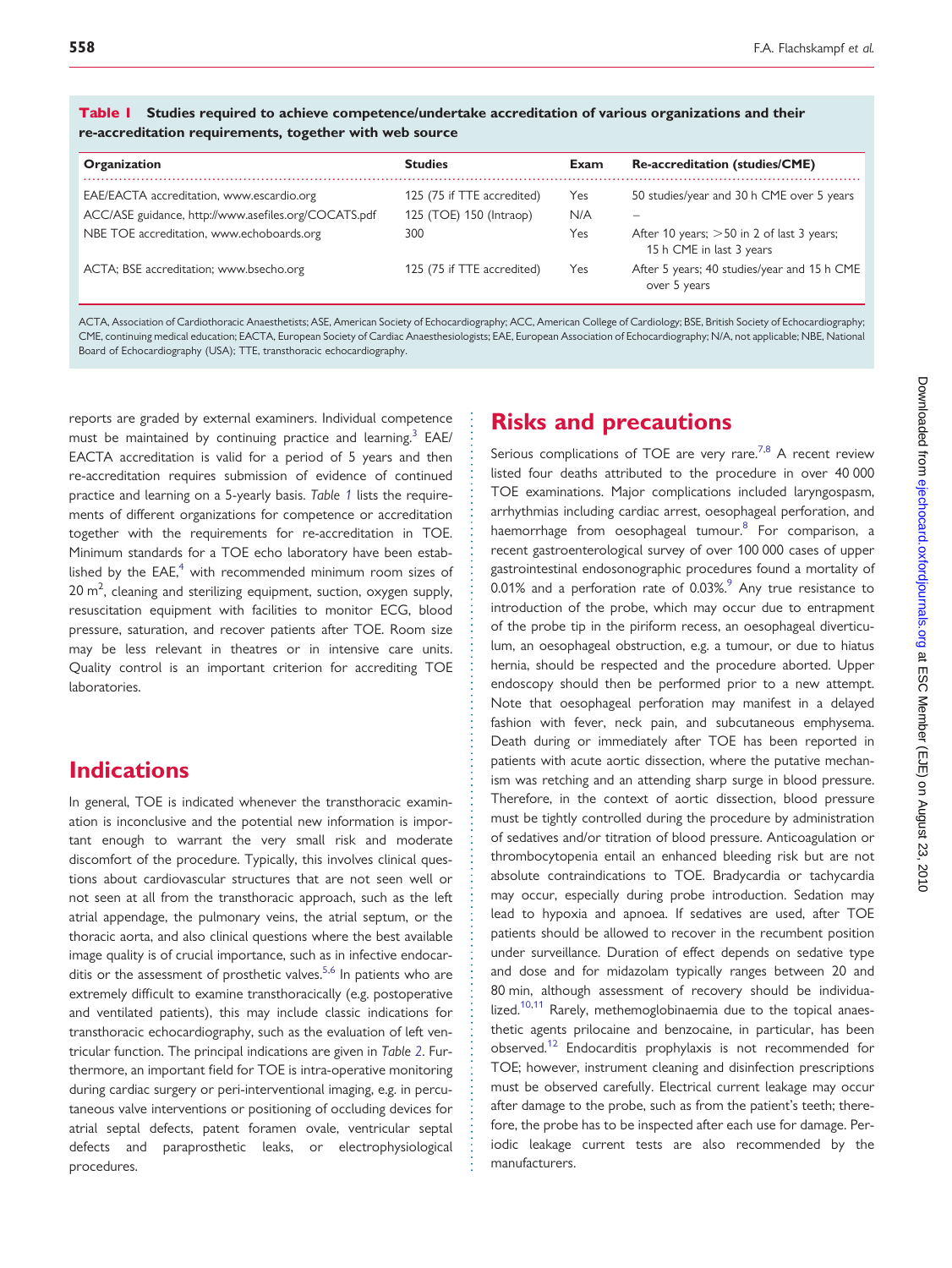#### <span id="page-2-0"></span>Table 2 Principal TOE indications: essential views and structures in specific clinical situations (reproduced, with permission, from Reference [1\)](#page-17-0)

#### 1) Search for a potential cardiovascular source of embolism

Left ventricular apex or aneurysm (transgastric and low-transoesophageal two-chamber views)

- Aortic and mitral valve (look for vegetations, degenerative changes, or tumours, e.g. fibroelastoma)
- Ascending and descending aorta, aortic arch
- Left atrial appendage (including pulsed wave Doppler); note spontaneous contrast
- Left atrial body including atrial septum; note spontaneous contrast
- Fossa ovalis/foramen ovale/atrial septal defect/atrial septal aneurysm; contrast + Valsalva

#### 2) Infective endocarditis

Mitral valve in multiple cross-sections

- Aortic valve in long- and short-axis views; para-aortic tissue (in particular short-axis views of aortic valve and aortic root) to rule out abscess
- Tricuspid valve in transgastric views, low oesophageal view, and right ventricular inflow-outflow view
- Pacemaker, central intravenous lines, aortic grafts, Eustachian valve, pulmonic valve in high-basal short-axis view of the right heart (inflow–outflow view of the right ventricle)

#### 3) Aortic dissection, aortic aneurysm

- Ascending aorta in long- and short-axis views; note maximal diameter, flap, intramural haematoma, para-aortic fluid
- Descending aorta in long- and short-axis views; note maximal diameter, flap, intramural haematoma, para-aortic fluid
- Aortic arch; note maximal diameter, flap, intramural haematoma, para-aortic fluid
- Aortic valve (regurgitation—note mechanism, annular and aortic diameters, number of cusps)
- Relation of dissection membrane to coronary ostia
- Pericardial effusion, pleural effusion
- Entry/re-entry sites of dissection (use colour Doppler)
- Spontaneous contrast or thrombus formation in false lumen (use colour Doppler to characterize flow/absence of flow in false lumen)
- 4) Mitral regurgitation (note systolic or mean blood pressure)
- Mitral anatomy (transgastric basal short-axis view, multiple lower transoesophageal views). Emphasis on detection of mechanism and origin of regurgitation (detection and mapping of prolapse/flail to leaflets and scallops, papillary muscle and chordal integrity, vegetations, paraprosthetic leaks)
- Colour Doppler mapping of regurgitant jet with emphasis on jet width and proximal convergence zone
- Left upper pulmonary, and, if eccentric jet present, also right upper pulmonary venous pulsed Doppler

#### 5) Prosthetic valve evaluation

- Morphologic and/or Doppler evidence of obstruction (reduced opening/ mobility of cusps/disks/leaflets and elevated velocities by CW Doppler)
- Morphologic and Doppler evidence of regurgitation, with mapping of the origin of regurgitation to specific sites (transprosthetic, paraprosthetic); presence of dehiscence/rocking of prosthesis
- Presence of morphologic changes in the prosthetic structure: calcification, immobilization, rupture, or perforation of bioprosthesis leaflets; absence of occluder in mechanical prostheses
- Presence of additional paraprosthetic structures (vegetation/ thrombus/pannus, suture material, strand, abscess, pseudoaneurysm, fistula)

### Patient preparation and equipment

It is mandatory to ask every conscious patient in advance about swallowing problems and any history of oesophageal disease, such as strictures, diverticula, tumours, or recent gastrooesophageal surgery. A discussion with the patient about the procedure, risks, and benefits, including implications of topical anaesthesia (oral intake should be avoided for  $\sim$ 2 h after the examination) and sedation (e.g. unfitness for driving for at least 12 h), should precede the examination. Informed consent is mandatory in conscious patients and should be documented. At least a 4 h fast (preferably 6 h, with clear liquids allowed until 2 h prior to the examination) before TOE should be observed, except in emergency situations; the possibility of diabetic gastroparesis should be kept in mind.

TOE should be performed with multiplane equipment. The ECG must be monitored throughout the procedure. An intravenous line should be in place both for sedation and in the event of complications, and a supply of oxygen as well as equipment for suction should be at hand, especially if sedation is used. Blood pressure and oxygen saturation monitoring, including baseline values prior to the examination, are desirable. Dental fixtures have to be removed, and a bite guard should be in place. Topical oropharyngeal anaesthesia with an agent such as lidocaine is usually given. Sedatives should be used sparingly, if needed, especially in frail or severely compromised patients. A typical dose in a stable patient is 2–4 mg of intravenous midazolam (0.075 mg/kg), but lower doses may be sufficient; other sedatives or analgesics such as fentanyl may be used instead. Whenever sedatives are used, availability of and experience with resuscitation equipment are mandatory. A benzodiazepine antagonist, e.g. flumazenil (0.3– 0.6 mg), must be available. The instrument tip has to be unlocked regarding flexion and extension during intubation of the oesophagus. Awake patients are usually examined in the lateral decubitus position, to facilitate drainage of saliva, but introduction of the instrument is sometimes easier with the patient sitting upright. In ventilated patients, use of a laryngoscope can facilitate oesophageal intubation. After each examination, probes have to be disinfected, inspected for damage, and checked for electrical safety according to manufacturer's guidelines.

### **Documentation**

Video recording or digital documentation of the examination is mandatory. A written report and a log of examinations, the use of echo contrast, adjunctive medication, and examiners must be kept. In the report, it is desirable (especially with computerized report generation) to specify whether certain cardiac structures have or have not been studied. It is mandatory to note all side effects and complications.

### General course of the examination

Unlike transthoracic echocardiography, TOE is uncomfortable for the patient. Therefore, the duration of the examination must be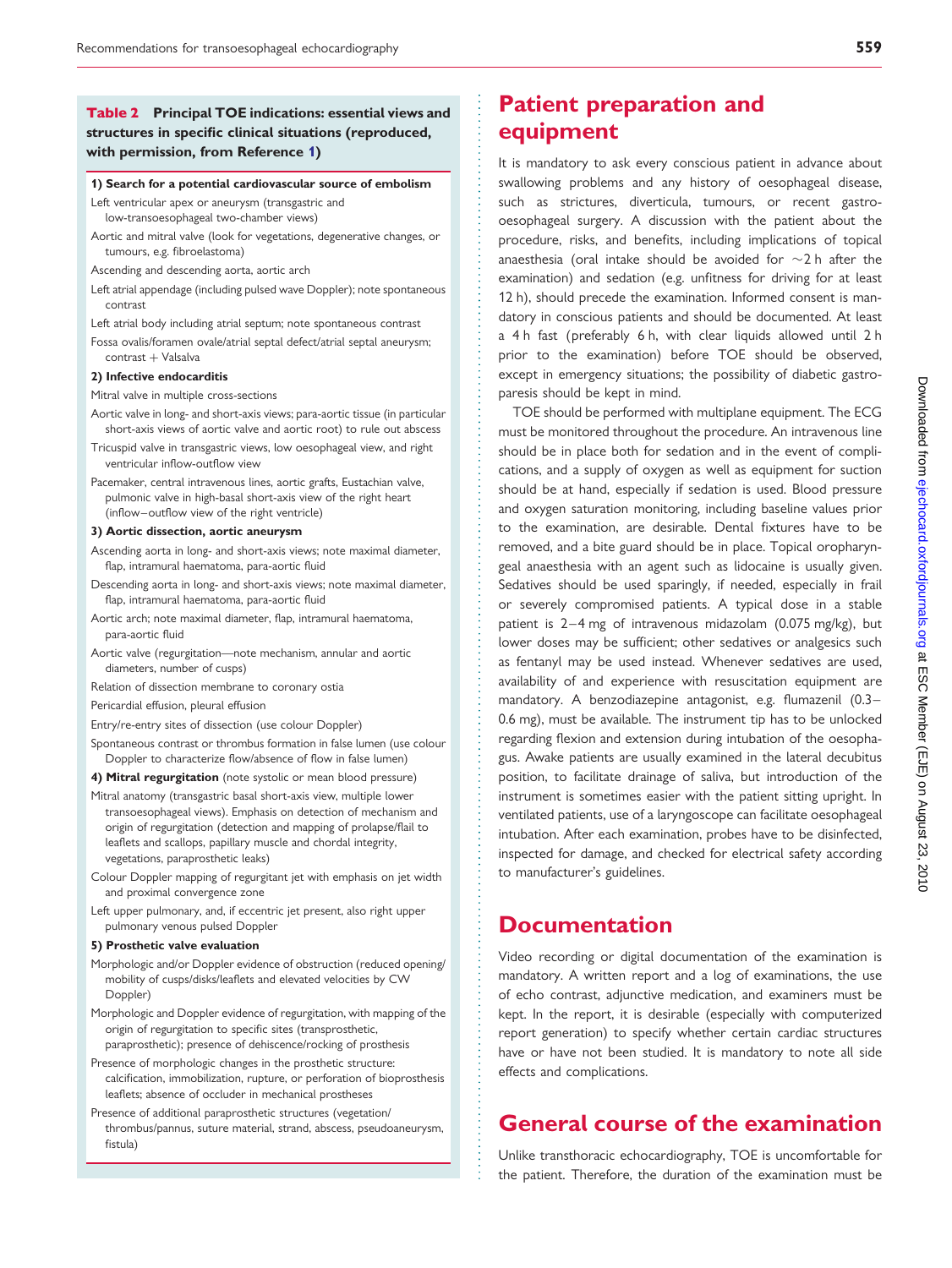limited, and the procedure cannot be repeated frequently. The examiner should aim to ensure that

- (1) the diagnostic goal is satisfied,
- (2) the structures not well visualized by transthoracic echo are thoroughly investigated (e.g. the left atrial appendage and the aorta), and
- (3) the study is complete.

Thus, depending on patient tolerance and circumstances, the examiner may restrict the examination to just one critical structure, such as scanning the left atrial appendage and left atrium to rule out thrombi before the electrical cardioversion of atrial fibrillation. On the other hand, in the sedated or anaesthetized patient, a systematic and thorough approach, satisfying all three listed goals, will ensure maximal diagnostic benefit from the procedure.

Analogous to transthoracic echocardiography, TOE views are mainly defined by internal landmarks, not by specification of probe position and plane angulation. Where degrees of viewing plane are given,  $0^{\circ}$  denotes a transverse and  $90^{\circ}$  a vertical view, with clockwise plane rotation when looking in the direction of the ultrasound beam. Plane rotation (or switching from transverse to longitudinal in biplane probes), shaft rotation, anteflexion, retroflexion, and sideward flexion of the tip, and finally probe advancement and withdrawal are the manoeuvres available to the examiner to change the view. Anteflexion flexes the tip mechanically upwards anteriorly, thereby usually improving contact with the anterior gastric or oesophageal wall, and retroflexion flexes it upwards posteriorly, thereby often deteriorating transducer contact with the gastric or oesophageal wall. Sideward (lateral) flexion (to the right or left of the transducer face) can be used instead of plane rotation to fine tune views and improve contact with oesophageal or gastric wall, but is less important with the use of multiplane transducers. Probe shaft rotation is described as clockwise or counterclockwise as seen from the examiner's viewpoint looking down the shaft of the probe.

The following description is intended to outline a complete examination. Pathological findings or special questions may necessitate a more detailed examination of particular structures, which is beyond the scope of this article.

The typical TOE examination comprises three major steps:

- the proper transoesophageal examination, which may be conceptually divided into lower oesophageal views, mainly to image the ventricles, and upper transoesophageal views, mainly to image the valves, atria, and great vessels. However, sharply defined transducer positions or windows do not exist, since they vary individually and have to be adjusted for each view. Often, upper and lower transoesophageal views can be obtained from approximately the same transducer position by flexing or extending the tip of the transducer, since the optimal oesophageal window often is small.
- the transgastric examination
- the examination of the aorta.

The sequence of these elements may be chosen individually; many operators start with transoesophageal views, followed by transgastric views, and finally visualize the descending aorta and aortic arch pulling the instrument back from the position in the

gastric fundus. Although any number of additional views may be necessary to better delineate pathological findings (e.g. vegetations, thrombi, etc.), the italicized views are essential for a complete TOE examination, and colour Doppler, pulsed, and continuous wave Doppler should be used as indicated.

### Lower transoesophageal views

With the imaging plane in the transverse position, immediately above the diaphragm the orifice of the inferior vena cava, the right atrium, and the tricuspid valve are visualized in a long-axis view (Figure 1). Adjacent to the septal tricuspid leaflet, the orifice of the coronary sinus may be seen, which courses upwards (towards the transducer). The anterior (or sometimes posterior) tricuspid leaflet is seen to the left, and the septal to the right.

Slightly further up, a (foreshortened) transoesophageal fourchamber view is obtained (Figure [2](#page-4-0)). Sometimes a low degree of rotation  $(10-20^{\circ})$  is useful to exclude the aortic valve. The probe should be straightened before withdrawal from the stomach to minimize foreshortening, as long as image quality is maintained. In the transoesophageal four-chamber view, the left ventricle is on the right side of the sector and the right ventricle on the left. The left atrium is on top, and septal and lateral walls of the left ventricle, as well as the right ventricular free wall, are seen. The anterior mitral leaflet is seen on the left and the posterior on the right side; the septal tricuspid leaflet is on the right side and the anterior tricuspid leaflet on the left side. The transoesophageal two-chamber view (Figure [3](#page-4-0)) is obtained at  $\sim$  60–90 $^{\circ}$ , with the convex anterior wall to the right, the straight inferior wall to the left, and the apex in the far field. The posterior mitral leaflet is on the left side and the anterior leaflet on the right side. Frequently, the left atrial appendage is seen on the right side of the base of



Figure I Low transoesophageal view of right ventricle (RV), right atrium (RA), and tricuspid valve. This is a transoesophageal four-chamber view modified by slight counterclockwise shaft rotation.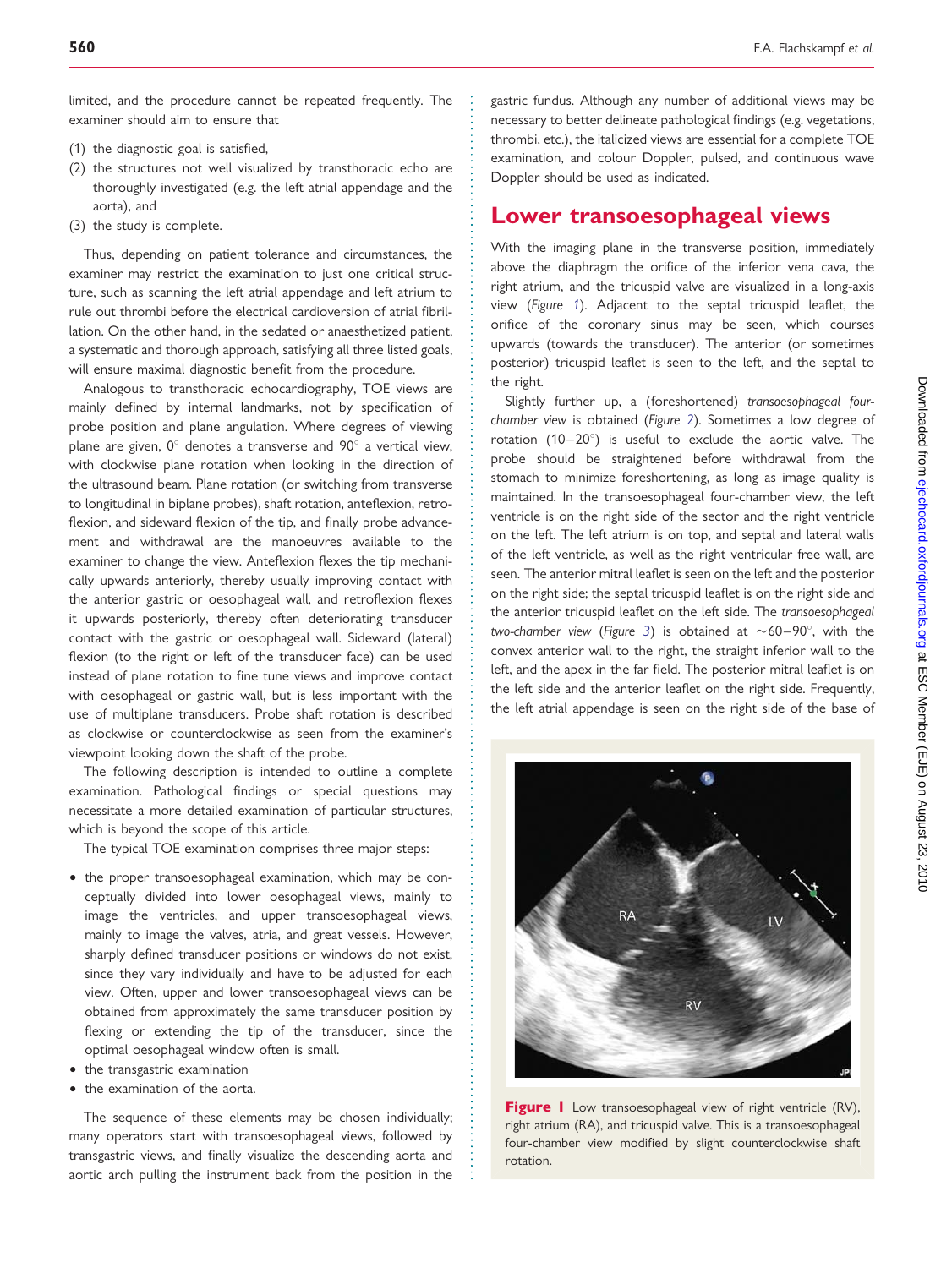<span id="page-4-0"></span>the left ventricle (in the sector image). Further plane rotation brings into view the transoesophageal long-axis view of the left ventricle (Figure 4) at  $\sim$ 120–150°, with the anterior mitral leaflet, the aortic valve and ascending aorta, and the anteroseptal left ventricular segments on the right side (from near to far field), and the posterior mitral leaflet and posterior left ventricular wall on the left side. These three views of the left ventricle (four-chamber, two-



Figure 2 Transoesophageal four-chamber view. LA, left atrium.



Figure 3 Transoesophageal two-chamber view. AW, anterior wall; IW, inferior wall; LAA, left atrial appendage; CS, coronary sinus.

chamber, and long-axis) are the essential oesophageal views for evaluating the left ventricle, including segmental wall motion abnormalities. The mitral valve can be studied in detail (after appropriate depth reduction) in the same views enumerated for the left ventricle. The use of multiple transoesophageal cross-sections of the mitral valve, especially with a multiplane transducer, including spectral Doppler of transmitral flow and colour Doppler mapping of the left atrium, allows mapping of mitral pathology and regurgitant jet origin to leaflets and leaflet segments (scallops in the posterior mitral leaflet). This is discussed in more detail in the section on the mitral valve. Pulsed Doppler tracings of pulmonary venous flow can be recorded from both the left and the right upper pulmonary veins. Spontaneous echo contrast ('smoke') in



Figure 4 Transoesophageal long-axis view of the left ventricle. Aoa, ascending aorta.



Figure 5 Aortic valve short-axis view (ac, acoronary; lc, left coronary; rc, right coronary cusp and sinus).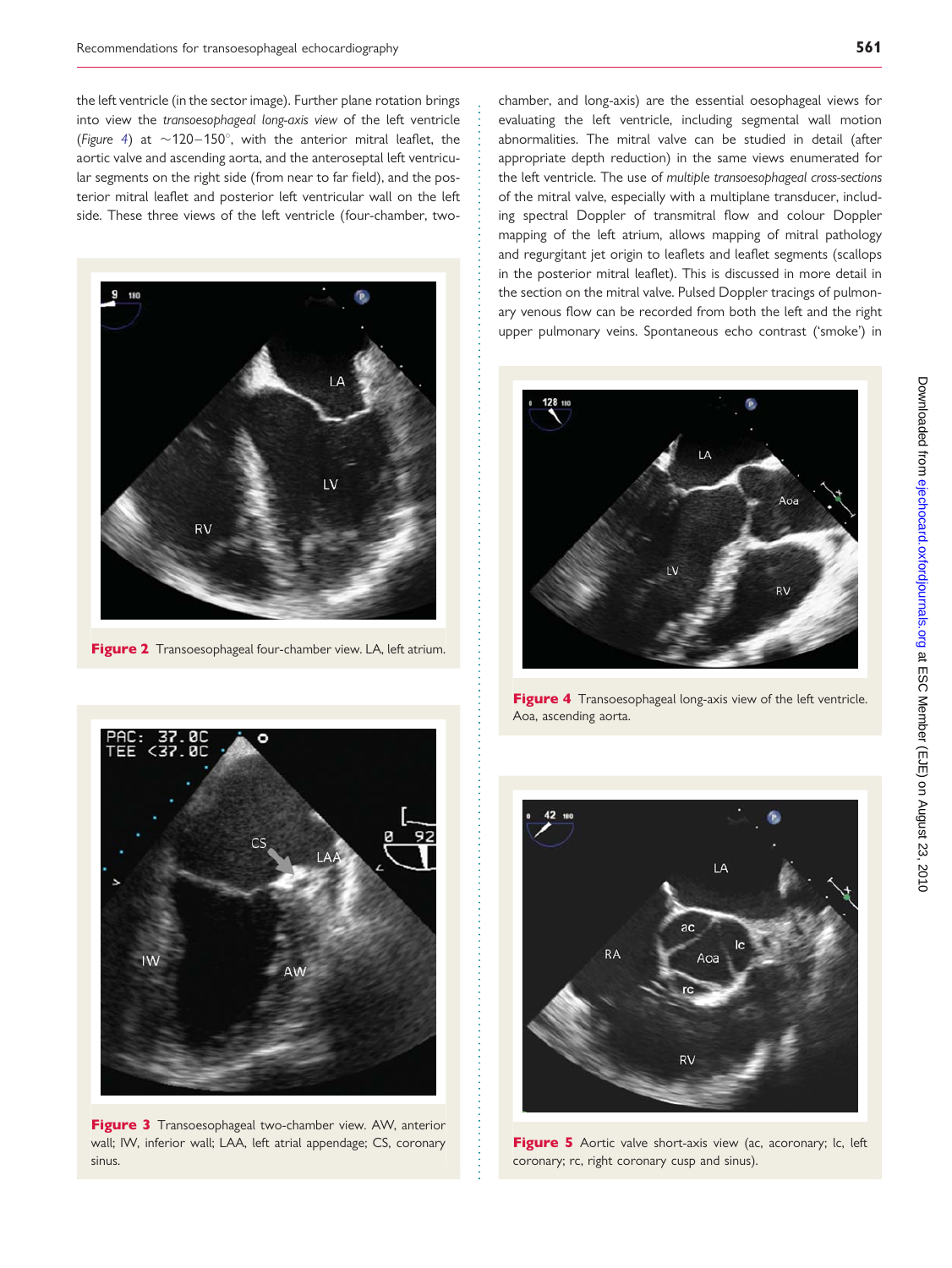the left atrium and/or appendage should be noted. Since spontaneous echo contrast is gain-dependent, it should be ensured that gain levels are high enough not to miss it.

### Upper transoesophageal views

Flexion of the tip or withdrawal of the probe will display the aortic valve and both atria from an upper transoesophageal position. Short- and long-axis views of the aortic valve (Figures [5](#page-4-0) and 6) should be obtained by looking for a circular aortic root in the short-axis views (at  $40-70^{\circ}$ ) and a central closure of the two visualized aortic leaflets, as well as a maximal visualized length of the ascending aorta in the long-axis view (at  $130-160^{\circ}$ ). The short-axis view shows the left coronary cusp in the upper right third, the noncoronary cusp in the upper left third, and the right coronary cusp in the lower third (anteriorly), while the long-axis view has the non-coronary aortic cusp on top and the right coronary cusp at



Figure 6 Aortic valve long-axis view (magnification).

the bottom (i.e. anteriorly). If the transducer is slightly withdrawn from the aortic valve in a short-axis view, the coronary ostia can be identified by adjusting the plane individually, located at  $\sim$ 2 o'clock (left coronary ostium) and 6 o'clock (right coronary ostium) of the circumference of the aortic root. The right coronary ostium is frequently visualized more easily in the long-axis view of the aortic valve. Colour Doppler mapping should be performed in both aortic valve views. Spectral Doppler assessment of aortic flow velocities is better achieved in transgastric long-axis views due to more coaxial beam alignment. The maximal visualizable extent of the ascending aorta (Figure 7) should be documented, which necessitates withdrawal of the probe to display the upper part of the ascending aorta (displayed on the right sector side), with an angle between 130 and 160 $^{\circ}$ , especially where the ascending aorta courses anteriorly of the right pulmonary artery. The right atrium, the tricuspid valve, inflow and outflow tract of the right ventricle, the pulmonary valve, and the main pulmonary trunk are seen in counterclockwise continuity, with the aortic valve in the centre, in the short-axis view of the aortic valve (Figure [5](#page-4-0)). This view (also called the right ventricular inflow–outflow view) resembles an upside down parasternal aortic valve short-axis view. Colour Doppler evaluation of the tricuspid and—less satisfactorily—the pulmonary valve can be performed. If visualization of the distal right ventricular outflow tract, the pulmonary valve, and the proximal main pulmonary artery are of particular interest, a plane rotation to a lower angle  $(100-130^{\circ})$  or counterclockwise shaft rotation brings these structures into view.

From an upper transoesophageal window, the atrial septum with the oval fossa should be visualized in at least two planes (transverse and longitudinal or sagittal view). The transverse view of the right atrium is usually a minor modification of the transoesophageal four-chamber view with reduced depth. It shows the left atrium on top, the atrial septum as approximately horizontal structure, and the tricuspid valve to the right. Neither caval vein is seen in this view. The longitudinal, sagittal, or bicaval view of the right atrium (at 90 $\degree$ ; Figure [8](#page-6-0)) displays the orifices of the superior (right sector side) and inferior caval veins (left sector side) and the right atrial appendage; the tricuspid valve is not seen. This view allows in particular the evaluation of atrial septal defects of



Figure 7 Long-axis view of the ascending aorta. (A) Proximal ascending aorta. (B) In the same patient, after retraction of the probe and adjustment of the plane orientation, a long portion of the dilated ascending aorta is seen. RPA, right pulmonary artery.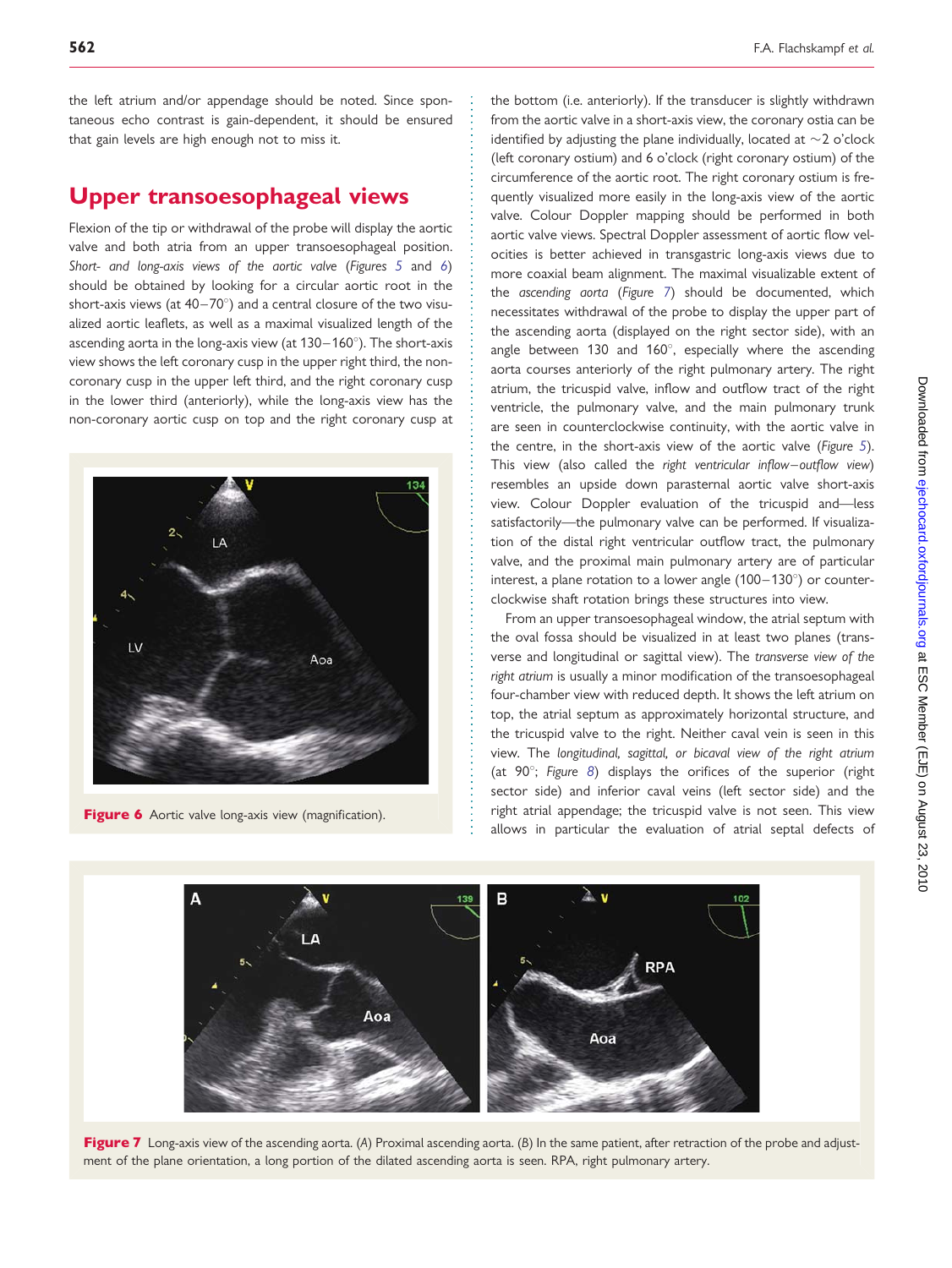<span id="page-6-0"></span>secundum type, the foramen ovale, pacemaker leads, and intravenous lines. If patency of the foramen ovale is to be checked, echo contrast should be applied and monitored during



Figure 8 Left and right atrium and atrial septum in longitudinal (sagittal) view. Note orifice of superior (SVC) and inferior vena cava (IVC) and right atrial appendage (RAA).

spontaneous breathing and, importantly, on release of a Valsalva manoeuvre.

Views of cranial structures of the heart and great vessels are obtained by withdrawing and anteflecting the probe in the transverse  $(0^{\circ})$  plane from a position showing the mitral valve in the centre of the sector. On the right side of the screen, the left atrial appendage is seen (Figure 9); careful study of this structure which varies in size, shape (e.g. presence and number of distinct lobes), and orientation often requires additional plane rotation between 0 and 90°. Pulsed wave Doppler recording of appendage flow is useful to assess the risk of thrombus formation. Further withdrawal and anteflexion displays the left upper pulmonary vein (Figure [10](#page-7-0)). Clockwise shaft rotation displays the short-axis view of the ascending aorta, accompanied on the left side by the superior vena cava (Figure [11](#page-7-0)), and on the right side by the main pulmonary artery. The right pulmonary artery courses to the left side of the sector posteriorly of the ascending aorta. The left pulmonary artery is poorly seen and courses to the right side of the sector.

The orifice of the right upper pulmonary vein is seen at the junction of right atrium and superior vena cava and posterior to the latter, both in transverse and longitudinal views (Figure [12](#page-7-0)). This junction is the location of the transthoracically often poorly visualized sinus venosus atrial defects. In a longitudinal  $(90^{\circ})$  view, the orifice of the right upper pulmonary vein can be located between left atrium and right pulmonary artery.



Figure 9 (A) Left atrial appendage. (B) Pulsed wave Doppler recording of emptying (upward) and filling (downward) velocities in atrial fibrillation. The velocities are quite high (>25 cm/s), indicating relatively low risk of thrombus generation. LUPV, left upper pulmonary vein. (C) Example of left atrial appendage with marked pectinate muscles (arrow). There is no thrombus.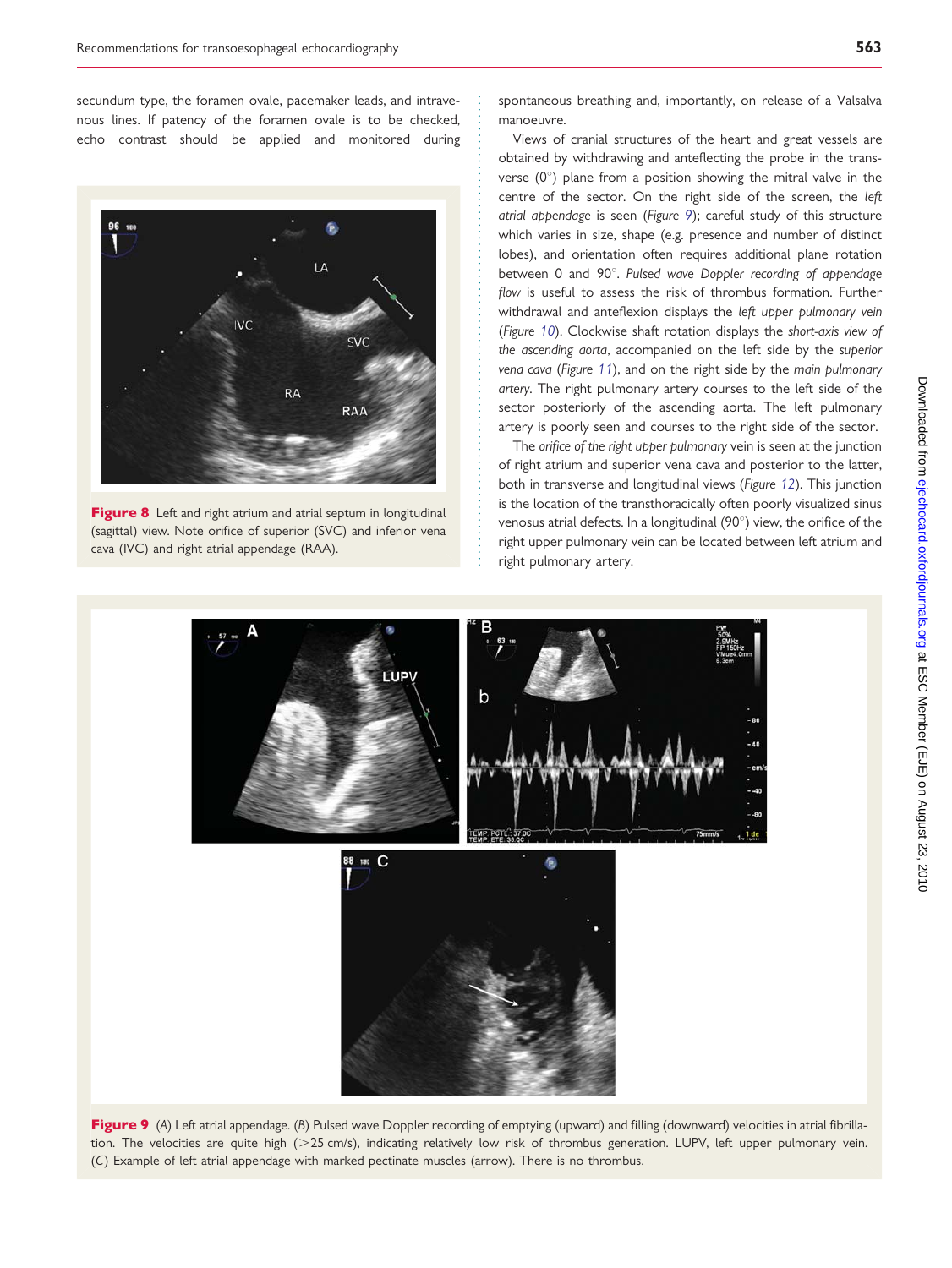<span id="page-7-0"></span>

Figure 10 Left: left upper pulmonary vein (LUPV) imaged in an approximately longitudinal view. Right: pulsed Doppler recording of normal pulmonary venous inflow from the left upper pulmonary vein. Positive (upward) velocities are directed into the left atrium. S, systolic wave; D, diastolic wave; R, reverse wave.



Figure 11 Short-axis view of ascending aorta and main pulmonary artery (MPA), with bifurcation and origin of right pulmonary artery (RPA), from the upper transoesophageal window.

# Transgastric views

The transducer is positioned in the upper stomach (gastric fundus), enabling left ventricular short-axis and two-chamber views (Figures [13](#page-8-0) and [14](#page-8-0)). In the left ventricular short-axis view at the mid-papillary level (at 0°), the anterolateral papillary muscle is seen at  $\sim$ 5 o'clock and the posteromedial approximately between 11 and 2 o'clock. The free wall of the right ventricle is seen on the left sector side. Counterclockwise, the mid-segments of the septal, anteroseptal, anterior (farthest from the transducer), lateral,



Figure 12 Transverse view of upper left atrium. Colour Doppler display of inflow from right upper pulmonary vein (RUPV, arrow). SVC, superior vena cava; AoA, ascedending aorta.

posterior, and inferior (closest to the transducer) left ventricular walls are seen. In the left ventricular two-chamber view (at  $90^{\circ}$ ), the inferior wall is seen in the near field of the sector and the anterior wall at the bottom of the sector. The apex, which often is not well visualized, is to the left and the mitral valve to the right of the sector. Wall motion abnormalities, thrombi, and pathology of the subvalvular mitral apparatus, which is particularly well displayed in the transgastric two-chamber view, should be noted.

The long-axis view of the left ventricle, with assessment of left ventricular outflow tract and aortic valve, is obtained at  $\sim$ 100–120 $^{\circ}$  and sometimes minor clockwise shaft rotation

Downloaded from [ejechocard.oxfordjournals.org](http://ejechocard.oxfordjournals.org/) at ESC Member (EJE) on August 23, 2010

Downloaded from ejechocard.oxfordjournals.org at ESC Member (EJE) on August 23, 2010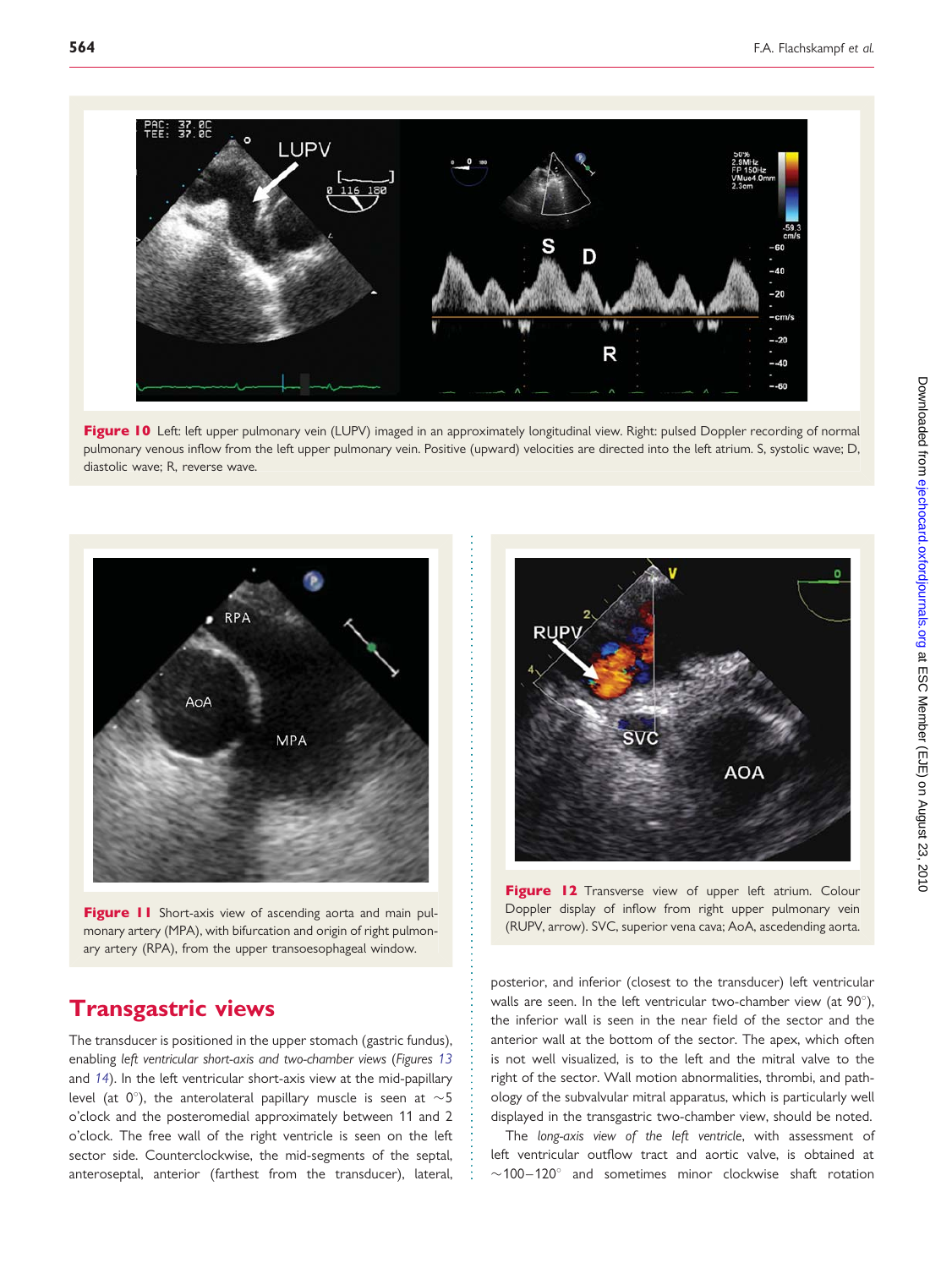<span id="page-8-0"></span>(Figure [15](#page-9-0)). The aortic valve is seen in the far field. Elevated or reversed flow velocities in the outflow tract or through the aortic valve should be documented. It is frequently difficult to achieve this view, and the ascending aorta is not seen well. Additionally, or alternatively in case of difficulty in obtaining the long-axis view of the left ventricle from the typical transgastric position, a deep transgastric long-axis view or five-chamber view (Figure [16](#page-9-0)), including the aortic valve, can be obtained by advancing the probe further into the gastric fundus and using maximal anteflexion of the probe. Note that this view will display cardiac structures roughly like a transthoracic apical four-chamber view, i.e. upside down compared with the transoesophageal four-chamber view. Rotation to  $60-90^\circ$ creates a modified transgastric apical long-axis view of the left ventricle. These views are particularly useful for the Doppler examination of the left ventricular outflow tract and aortic valve.

A short-axis view of the mitral valve (Figure [17](#page-9-0)) is obtained further basally from the mid-papillary muscle short-axis view by slightly



Figure 13 Transgastric short-axis view of the left (LV) and right ventricle (RV).

withdrawing and anteflexing the instrument, and sometimes adding  $10-20^\circ$  of rotation. The origin of mitral regurgitation jets by colour Doppler, as well as flail or prolapsing portions, and systolic anterior motion of the leaflets, can be detected in this view. Although this view is often not easy to obtain, it is very helpful in assessing the origin of mitral regurgitant jets.

Additional views of the right heart, which are not routinely obtained, but are important whenever right heart pathology has to be evaluated, are generated by rotating the probe from the transgastric left ventricular short-axis position to the right, positioning the right ventricle in the centre of the sector, and steering the plane angulation first to  $\sim$ 30 $^{\circ}$ , producing a short-axis view of the tricuspid valve, with the posterior leaflet to the upper left, the septal leaflet to the upper right, and the large anterior leaflet in the lower half of valve cross-section. A right ventricular inflow view can be obtained by further rotation. At  $\sim$ 90 $^{\circ}$ , a long axis of the right ventricular inflow is seen, which is analogous to the left ventricular two-chamber view in that the apex is to the left and the right atrium to the right. Further rotation discloses the right ventricular outflow tract, with the pulmonary valve located at the bottom of the sector.

### Aortic views

Unless aortic pathology is the primary indication for a study, the thoracic aorta is usually examined at the end of the TOE after the cardiac examination. Between the upper abdomen and the aortic arch, the oesophagus and the descending aorta change their anterior–posterior relationships (at the diaphragm the oesophagus lies anterior to the aorta; at mid-thorax it is medially located; at the aortic arch it is posterior). Therefore, the complete length of the thoracic descending aorta should be scanned in the short-axis view (supplemented by long-axis views) by gentle rotation of the probe to maintain correct visualization of aortic walls along the entire course of the vessel (Figure [18](#page-10-0)). The take-off of the left subclavian artery can usually be seen, and often part of the distal



Figure 14 Transgastric two-chamber view. The apex is to the left, and the left atrium to the right in the image. (A) Cross-section showing the cavity of the left ventricle. (B) Slightly modified view intersecting both papillary muscles and chordal subvalvular apparatus. AW, anterior wall; IW, inferior wall; AL, anterolateral papillary muscle; PM, posteromedial papillary muscle.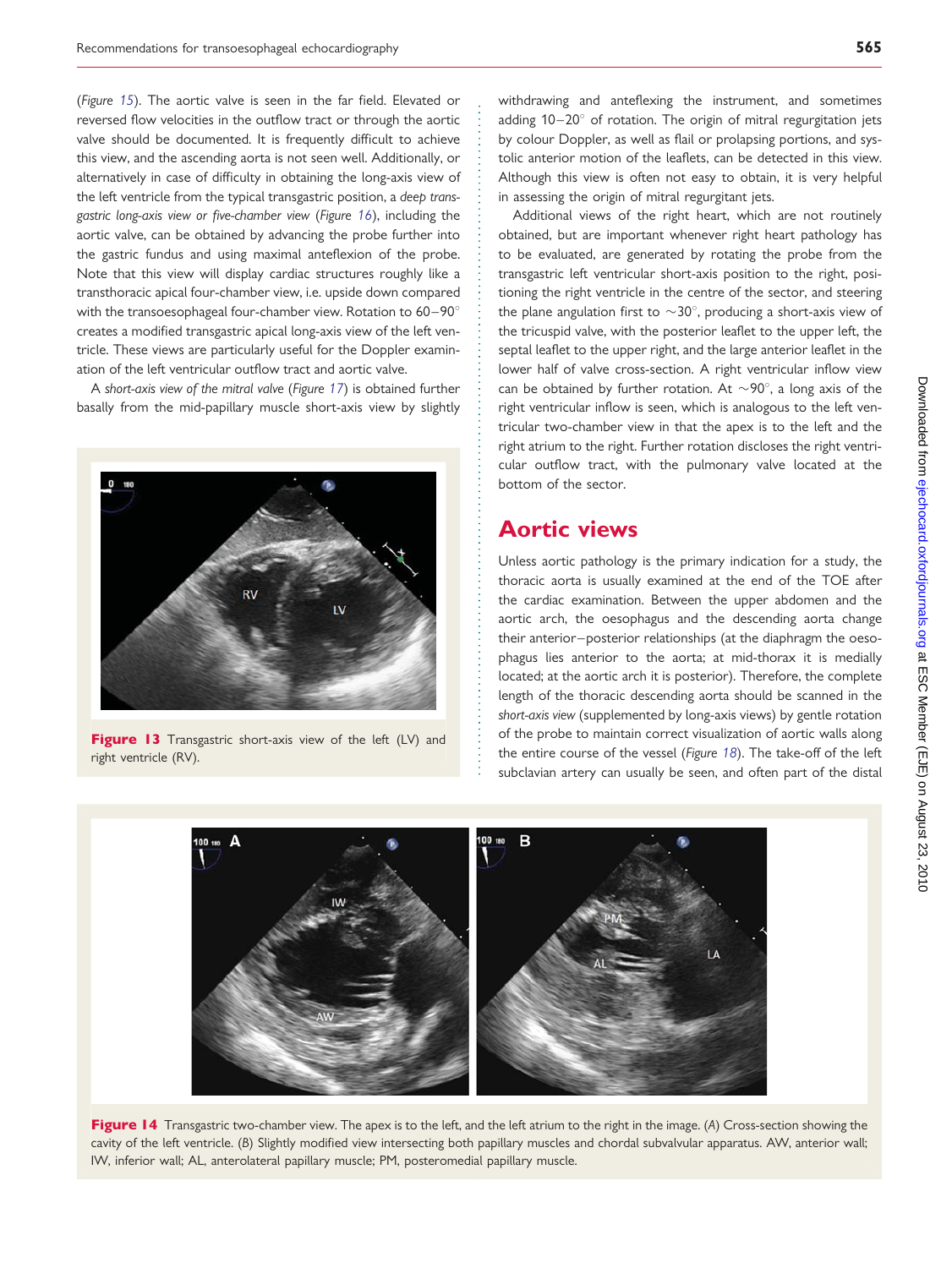Figure 15 Transgastric long-axis view of the left ventricle **Figure 13** Transgastric long-axis view of the left ventricle<br>  $(117^\circ)$ . AoA, ascending aorta.<br> **Figure 17** Short-axis view of the open mitral valve from the transparticle position. All enterprished in the process of the

ΓV

### Assessment of the mitral valve

transgastric position. AL, anterolateral; PM, posteromedial commissure. A1–A3 and P1–P3 denominate the respective leaflet

Anatomically, it is standard practice to divide each mitral leaflet into three segments, defined by dividing the attachment of each leaflet to the atrioventricular junction (annulus) into three equal parts, and then by dropping perpendicular lines to the closure line of the valve (Figure [19](#page-10-0)). The body of the anterior leaflet is a single structure which is attached along approximately one-third of the circumference of the annulus, between the fibrous trigones. The 'posterior' leaflet occupies the lateral and inferior parts of the left atrioventricular junction and is attached along approximately two-thirds of the circumference of the mitral annulus. Usually, the posterior leaflet has three scallops, but their size and also the number of scallops can vary. It is difficult even with TOE to identify the clefts between the scallops precisely, and so an echocardiographic approximation of the site of disease to the lateral, middle, or medial thirds of the posterior mitral leaflet (P1, P2, and P3, respectively) may not correspond exactly either with the precise anatomy of the scallops or with the exact location of findings on surgical inspection. 3D TOE provides en face views of the mitral valve as if seen by the surgeon after left atriotomy, which are felt to be advantageous for communication with the surgeon due to their intuitive appeal; see corresponding section below.

Detailed echocardiographic assessment of the mitral valve leaflets should be performed using 2D imaging planes that show the leaflet tips in a long-axis orientation. Because TOE provides a multitude of possible cross-sections through the mitral valve, a systematic reference framework is necessary for orientation. One way to analyse the mitral anatomy is by rotating the orientation of the image through  $360^\circ$  (Figure [20](#page-11-0)). However, to show the anatomy well and completely, this requires to position the probe so that the pivot around which all the imaging planes are rotated lies at the centre of the annulus. This requirement is often difficult or impossible to fulfil with sufficient image quality. Therefore, plane

Figure 16 Deep transgastric long-axis view of the left ventricle, with maximal anteflexion. RV, right ventricle.

LA

 $\sqrt{C}$ 

arch and the supra-aortic branches can be visualized; probe shaft rotation may be useful to adjust the images. Clockwise rotation and slight probe withdrawal at the junction of aortic arch and descending aorta display the long axis of the aortic arch, with the anterior aortic arch wall in the far field of the sector, and partially the superior ascending aorta. At  $90^\circ$ , a short axis of the aortic arch is obtained. By rotating the transducer and advancing further into the oesophagus, the distal portion of the ascending aorta may be recorded. However, due to the interposition of the trachea or left main bronchus, some portion of the arch or distal ascending aorta will usually not be visualized. The location of findings in the descending aorta can be described either by the distance of the probe tip to incisors, or by the cardiac structures at the same distance.

<span id="page-9-0"></span>

scallops.

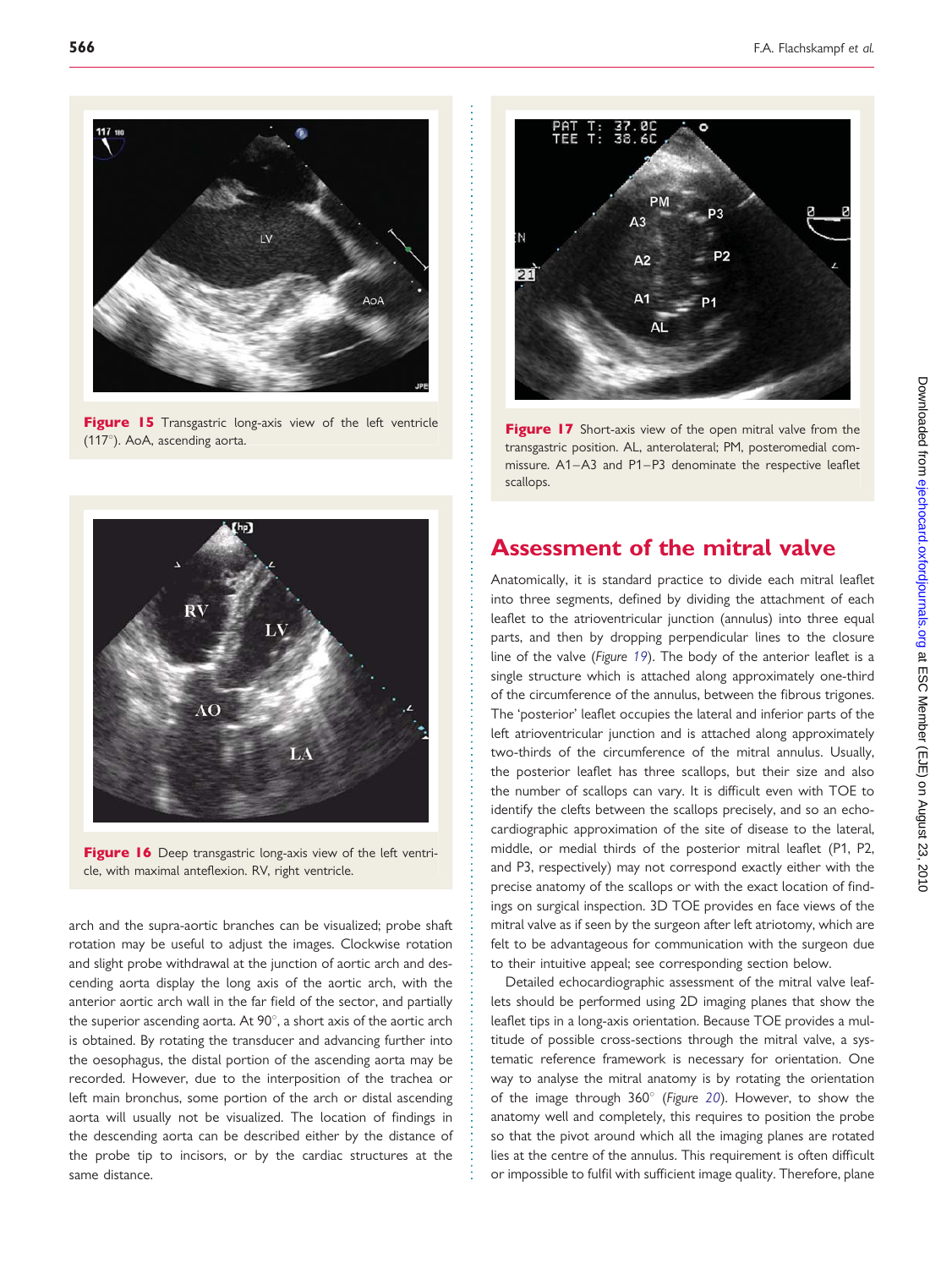<span id="page-10-0"></span>

Figure 18 Descending aorta: (A) short-axis view; (B) long-axis view. The aorta shows atherosclerotic lesions, some of which (arrow) have superimposed mobile thrombus.



Figure 19 Pathologic specimen of the closed mitral valve, seen from the atrial side ('surgeon's view'). A1–3 and P1–3 designate the leaflet scallops. The yellow triangles indicate the site of the fibrous trigones; the dotted black lines show the most common location of the fibrous mitral annulus. Opposite P2 the mitral annulus is usually composed only of ventricular myocardium. S, superior; I, inferior; L, left; R, right. Courtesy of JRTC Roelandt, Rotterdam, The Netherlands.

rotation alone often is not sufficient and should be supplemented by systematically analysing parallel planes as depicted in Figure [20](#page-11-0).

The classification of mechanisms of regurgitation that is most commonly used by cardiac surgeons was developed by Carpentier<sup>1[3](#page-12-0)</sup> (Table 3). It is based on the relative mobility of all the segments of both leaflets, compared with the mobility and position of the leaflets next to the anterolateral commissure taken as a reference point. However, this concept originally stems from surgical inspection while the patient is on cardiopulmonary bypass and when the heart is flaccid due to cardioplegia; for this reason, it is recommended that additionally the regional pattern of closure of the mitral valve leaflets is described in terms of coaptation (whether or not the leaflets touch each during systole) and apposition (whether or not the leaflets are symmetrically aligned opposite each other in systole).

In systole, the mitral annulus is not planar but saddle-shaped, with high points that are anterior and posterior and low points that are lateral and medial. Similar to transthoracic imaging, a transoesophageal four-chamber view crosses through the low points of the annulus and thus is more likely to display prolapse than are apical two-chamber or long-axis images which cross the mitral annulus at its high points. As in transthoracic imaging, mitral valve prolapse should only be diagnosed confidently when the mitral leaflets appear beyond the plane of the annulus in longitudinally orientated images, i.e. long-axis views. When mitral regurgitation is provoked by chronic dilatation of the left ventricle or during acute ischaemia, increased traction and downwards and outwards displacement of the subvalvar apparatus increase the distance between the bodies of the mitral leaflets and the plane of the annulus and reduce the overlap of the tips of the leaflets (apposition of the rough zones). This is termed secondary, functional, or ischaemic mitral regurgitation. These changes can be quantified by measuring the 'tenting' area or volume (by 2D or 3D echo, respectively), or simply by the distance between the coaptation point of the leaflets and the plane of the annulus (the tenting height<sup>[14](#page-18-0),[15](#page-18-0)</sup>). In this type of mitral regurgitation, there are likely to be multiple regurgitant jets arising along a large portion of the closure line. If no clear regurgitant pathology is identified and if the annulus and tenting height are normal, then alternative explanations such as a perforated leaflet or a cleft should be considered.

During TOE, the severity of mitral regurgitation should be graded using the same criteria recommended for transthoracic imaging.<sup>[16](#page-18-0),[17](#page-18-0)</sup> When performing grading of residual regurgitation compared with preoperative regurgitation in the operating room after bypass, it is important to ensure that left ventricular function and blood pressure have recovered, the Nyquist limit and gain settings for colour Doppler have been kept constant, and that frame rates for colour Doppler are maximized. In the anaesthetised patient with low blood pressure, the severity especially of functional mitral regurgitation is typically underestimated. Systolic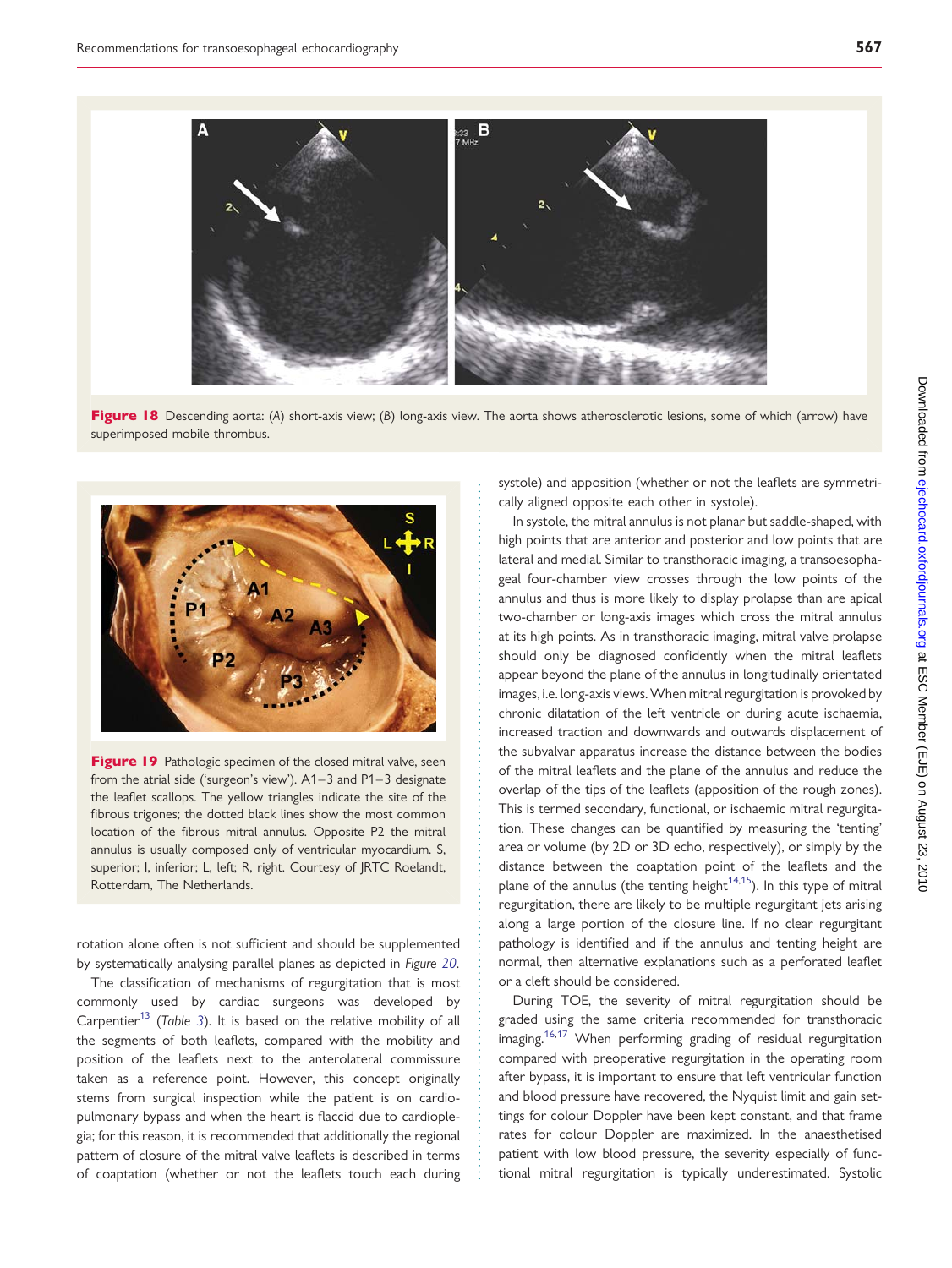<span id="page-11-0"></span>

Figure 20 Examination of the mitral valve. Screen depiction of relative position of mitral leaflets and segments/scallops in typical transoesophageal cross-sections created by three different examination manoeuvres. Note that individual anatomy, especially scallop morphology, is variable, and so is the relation of image plane orientation to individual anatomy; the schematic drawings should therefore be understood as approximations. A1–A3, anterior leaflet segments; P1–P3, posterior leaflet segments; Ao, aortic valve; LAA, left atrial appendage. (A) Examination by rotation of imaging cross-section with fixed transducer position positioned at the level of the mitral valve centre. (B) Examination by flexion/withdrawal and retroflexion/advancement of the transesophageal transducer, while rotation angle is fixed in a transverse orientation  $(0^{\circ})$ . (C) Examination by probe shaft rotation (counterclockwise from plane A to C), while rotation angle is fixed in an orientation approximating the mitral closure line (45–90°). Note that the aortic valve is not imaged in these planes. Reproduced, with permission, from Foster et al.<sup>[47](#page-19-0)</sup>

blood pressure should be recorded during any echocardiographic study of the severity of mitral regurgitation, whether before or during cardiac surgery. It is not necessary to perform pre-operative TOE in all patients before mitral valve surgery; if transthoracic images are of sufficient quality for a detailed diagnosis to be made, then TOE can be postponed until the patient is anaesthetized prior to surgery.

Mitral prostheses should be assessed in a similar fashion to the native mitral valve; here, it is often easy to use mainly systematic plane rotation from a fixed viewing point in order to assess the prosthesis and its circumference. This is particularly valuable to localize and quantify the size of paraprosthetic leaks. Occluder motion is well assessed, thrombi or vegetations identified, and colour Doppler as well as continuous wave Doppler examination for regurgitation or obstruction performed. However, structures on the ventricular side of the prosthetic ring or occluder may be masked by shadowing. For 3D assessment see the corresponding section.

Percutaneous interventions in mitral regurgitation have opened a new field for TOE guidance and surveillance, which will possibly further benefit from 3D imagery. In the EVEREST I safety and feasibility trial, TOE was successfully used for this purpose as the primary imaging modality.[18](#page-18-0)

# Assessment of the aortic valve and aortic root

TOE is used for assessing the aortic valve in several frequent scenarios, including but not restricted to, endocarditis (Figure [21](#page-12-0)), improved characterization of stenotic or regurgitant lesions, aortic prosthetic malfunction, preparation for aortic valve surgery (especially if repair is contemplated), aortic interventions, or in the context of dissection of the ascending aorta.

The main views to assess aortic valve and root morphology, which are long- and short-axis views of these structures, have been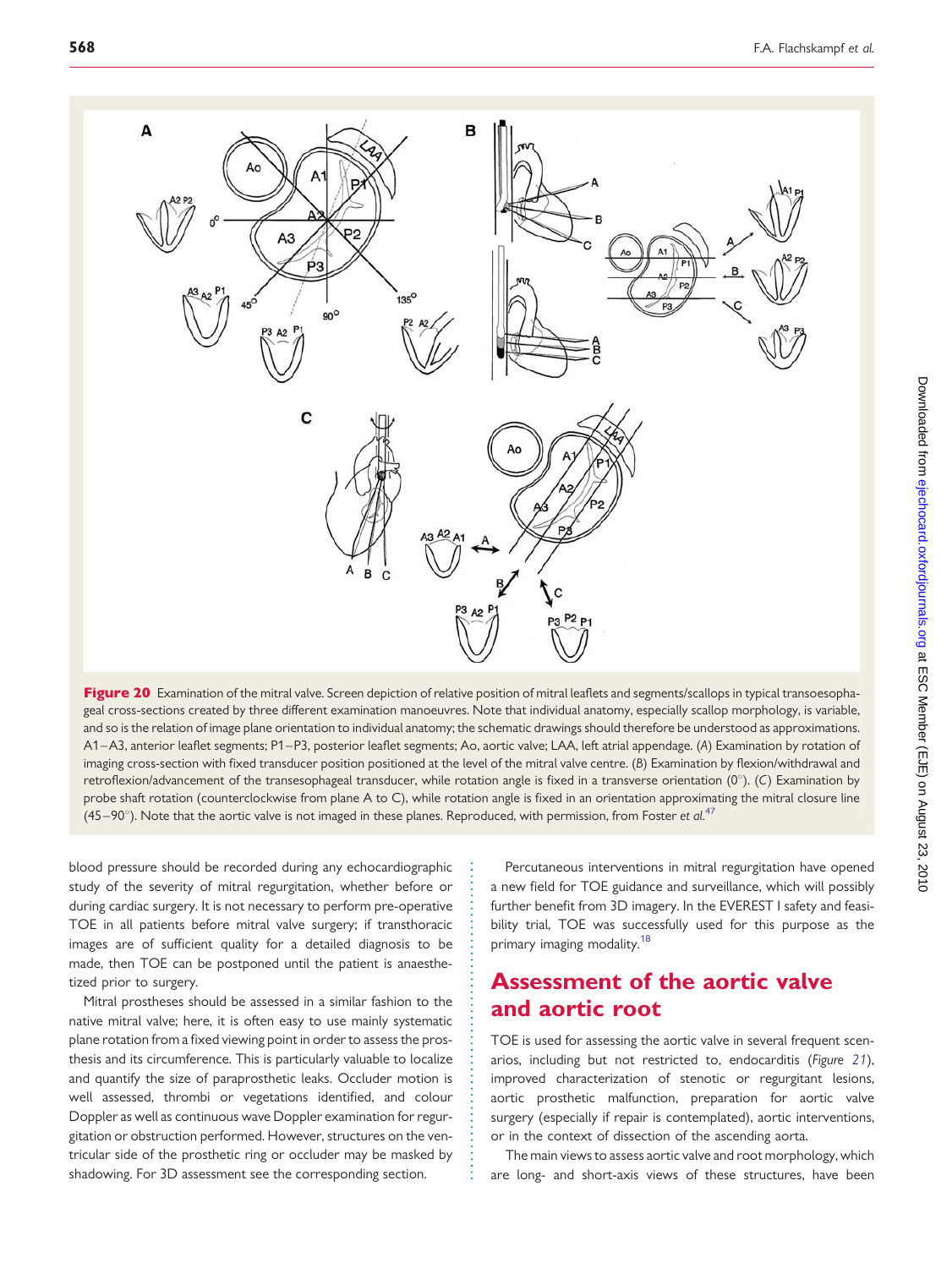<span id="page-12-0"></span>reviewed previously in this text. Doppler assessment by continuous or pulsed wave Doppler can only be obtained with good alignment between ultrasound beam and flow direction using a deep transgastric long-axis view (Figure [16](#page-9-0)). The normal aortic valve is composed of three cusps, surrounded by a dilatation of the aortic wall called the Sinus Valsalvae. Each of the cusps is named according to the coronary ostium in the corresponding sinus. Congenital abnormalities of the aortic valves include the bicuspid valve, sometimes associated with co-arctation of the aorta or with dilatation of the aortic root, and rarely the unicuspid or quadricuspid valve. Several types of bicuspid aortic valves may be distinguished according to the presence and location of the raphe.<sup>19</sup>

Although aortic valve replacement remains the most frequent treatment for aortic valve stenosis, repair techniques are increasingly used for the treatment of aortic regurgitation.<sup>20</sup> Therefore, an accurate diagnosis of the mechanism of valve dysfunction is a key point for determining the feasibility of the technique and

#### Table 3 Carpentier classification and mechanisms of mitral regurgitation $13$

| Carpentier<br>classification | <b>Definition</b>                                                          | Differential diagnosis                                                                                                                          |
|------------------------------|----------------------------------------------------------------------------|-------------------------------------------------------------------------------------------------------------------------------------------------|
| Type 1                       | Normal leaflet<br>mobility                                                 | Annular enlargement;<br>perforated leaflet;<br>congenital cleft;<br>annular calcification                                                       |
| Type 2                       | Increased mobility<br>('prolapse');<br>includes 'flail<br>leaflet'         | Elongated cords;<br>ruptured cords;<br>excessive leaflet tissue                                                                                 |
| Type 3                       | Restricted mobility;<br>during diastole<br>$(3A)$ ; during<br>systole (3B) | Thickened, rigid leaflets;<br>commissural fusion:<br>shortened or fused<br>tendinous cords;<br>dilated left ventricle<br>with impaired function |

guide the decision for repair of replacement of the aortic valve. TOE assessment of the aortic valve must always take into account the characteristics of the aortic root. The aortic valve, aortic root, and left ventricular outflow tract should be inspected in short- and long-axis views. Subvalvar (Figure [22](#page-13-0)) or supravalvar stenosis is visualized especially in the long-axis view. The normal aortic valve is very thin and may be difficult to image specially in diastole in long-axis view. A bicuspid or stenotic valve may display 'doming' in the long-axis view. Presence, location, and severity of calcifications on the free margins of the leaflet bodies can be evaluated best in the short-axis view. This view is also used for the measurement of aortic valve orifice area by planimetry. To allow precise measurements, the cross-sectional plane must contain the smallest orifice of the valve and thus the probe position and orientation must be adjusted to obtain the smallest valve orifice area at tips of the leaflets, which is of particular importance in the doming valve. Use of biplane or 3D TOE may help locate the right position for planimetry. A key point in considering repair of the aortic valve is the mobility of the aortic leaflets. Restricted motion due to calcification suggests valve replacement rather than repair. On the other hand, regurgitation due to excessive tissue motion, as in prolapse, is more amenable to repair. Prolapse of aortic leaflets may be defined analogously to mitral valve prolapse as diastolic displacement of an aortic leaflet (or part thereof) towards the left ventricle beyond the plane of the aortic annulus in diastole. The diagnosis is made in long-axis view but precise location requires frequently the use of short-axis view and back-and-forth rotation between these two standard views, particularly when pathology involves the 'upper' leaflet in long-axis view which may be the non-coronary or the left coronary leaflet. Several kinds of prolapse exist (Figure [23](#page-13-0)):

- flail leaflet, when there is no more leaflet coaptation and the leaflet is 'floating' in the outflow tract, often with a 'spoon' appearance;
- prolapse proper of a leaflet, when the leaflet body is displaced below the level of the annulus plane and thus coaptation length is severely reduced allowing regurgitation during diastole;



Figure 21 Infective endocarditis of bioprosthesis in aortic position, with paraprosthetic abscess characterized by aortic wall thickening with central zone of reduced reflectivity (arrows). (A) Long-axis view. (B) Short-axis view.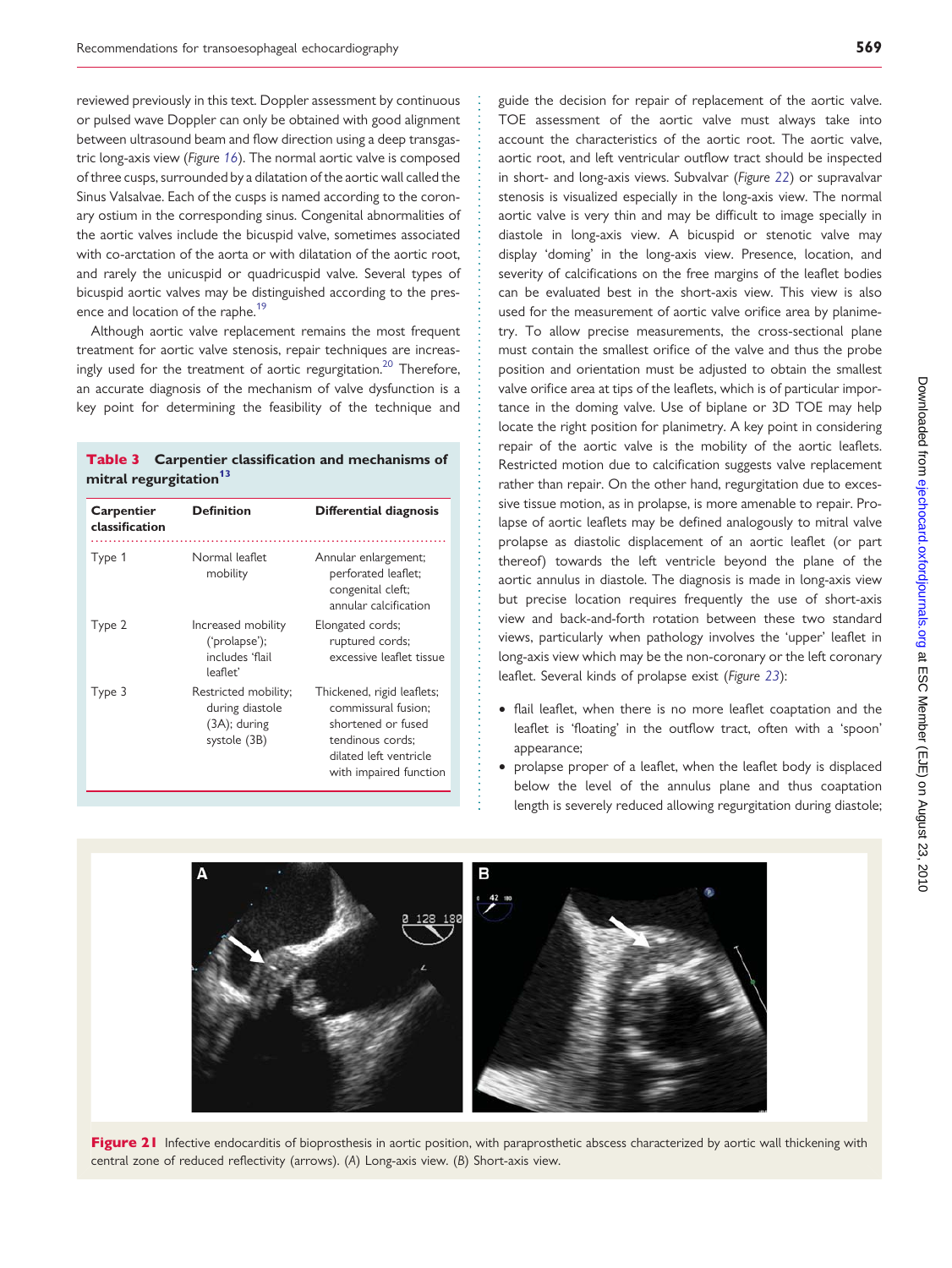<span id="page-13-0"></span>• partial leaflet prolapse, when only part of a leaflet is prolapsing; frequently the leaflet is divided in two parts by a fibrous band, and only the free margin portion prolapses.



Figure 22 Subvalvular aortic stenosis due a subaortic membrane. Long-axis view.

Colour Doppler localizes the origin and course of aortic regurgitant jets, e.g. a central jet due to central loss of coaptation, or a commissural or eccentric jet due asymmetric leaflet restriction or a leaflet prolapse. In the presence of a prolapse, colour Doppler flow exhibits eccentric aortic regurgitation away from the prolapsing leaflet, which may help identify the location of the prolapse (Figure 23). Diastolic coaptation of the valve is well seen in the shortaxis view. Loss of central coaptation is associated with aortic insufficiency and usually the consequence of aortic root dilatation.

The aortic root, best assessed in long-axis views, is the proximal part of the ascending aorta comprising the sinus of Valsalva located above the valve and the sinotubular junction, which is the narrowed portion just above the sinus of Valsalva making the junction with the tubular part of the root (ascending aorta). Dilatation of the aortic root frequently causes aortic regurgitation and is a risk factor for aortic dissection. Several long-axis view diameter measurements are helpful in characterizing the aortic root and ascending aorta (Figures [24](#page-14-0) and [25](#page-14-0)). Dilatation of the aortic root can be located at the level of the sinus of Valsalva, the sinotubular junction or the tubular portion of the ascending aorta; precise location is important to guide the surgeon for the repair



Figure 23 Prolapse and flail of the aortic valve; long-axis views. (A) Flail leaflet. (B) Whole cusp prolapse. (C) Partial cusp prolapse, fibrous band highlighted by arrow. (D) Colour Doppler corresponding to case C, showing eccentric regurgitant jet.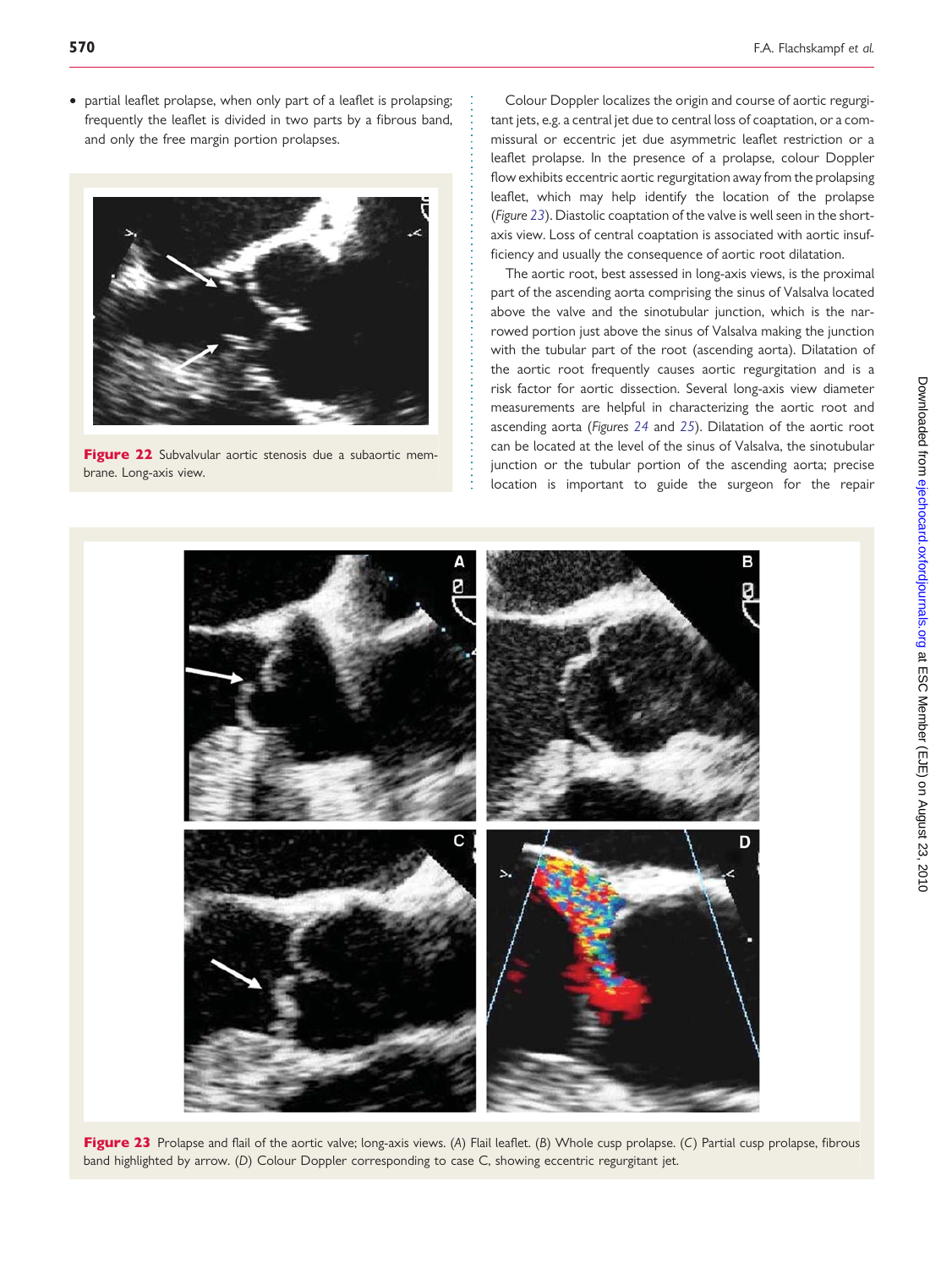<span id="page-14-0"></span>procedure. Dilatation of the aortic root is sometimes associated with bicuspid aortic valve and Marfan's disease, but most frequently related to age or hypertension. Reference dimensions of the aortic root have been published.<sup>21</sup>

Aortic dissection can induce aortic regurgitation by several mechanisms[:22](#page-18-0) dilatation of the ascending aorta, rupture of the attachment of a cusp, or prolapse of the dissection flap through



Figure 24 Typical measurements of the aortic root apparatus. ST, sinotubular.

the aortic valve. Correct identification of the mechanism by TOE may prevent unnecessary aortic valve replacement.

Aortic valve prostheses are assessed in the same views as native aortic valves, and multiple views are necessary to minimize the impact of acoustic shadowing. In mechanical valves, obstruction may occur by thrombosis or pannus (fibroconnective tissue). Restricted occluder motion may lead to both obstruction and regurgitation. However, it is not always possible to detect and quantify restricted occluder motion in aortic prostheses by TOE.<sup>23</sup> Degenerated bioprostheses may develop stenosis by thickened and immobilized leaflets. While TOE provides good assessment of leaflet morphology and mobility, gradients are often better obtained transthoracically. By TOE, they can best be recorded in a transgastric long-axis view or in a deep transgastric five-chamber or long-axis view. Regurgitation in the presence of an aortic prosthesis can be transprosthetic, paraprosthetic, or both. Short-axis views at the level of the sewing ring allow best to differentiate transprosthetic and paraprosthetic leakage. If a paraprosthetic leak is large (dehiscence), it may compromise the stability of the sewing ring, leading to rocking of the whole prosthesis. For details of functional evaluation of prosthetic valves see reference [6.](#page-18-0)

Prosthetic infective endocarditis is characterized by vegetations which in mechanical prostheses are usually attached to the prosthetic ring, while in bioprostheses they may also arise from the leaflets. An echo free space or localized aortic wall thickening next to



Figure 25 (A) Dilatation of the sinus of Valsalva. (B) Effacement of sinotubular junction. (C) Dilatation of the ascending aorta.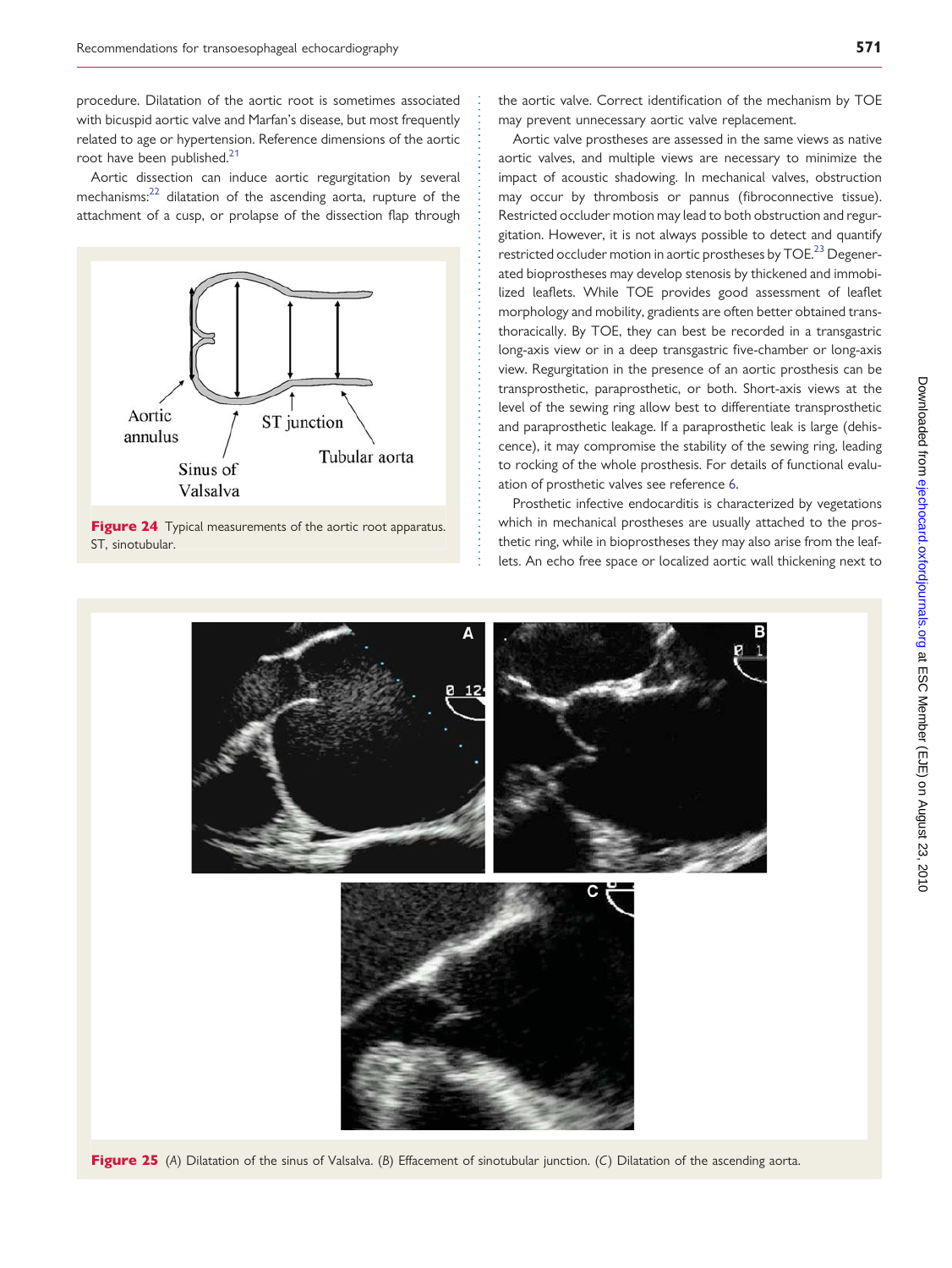the prosthetic sewing ring is highly suspicious of an abscess (Figure [21](#page-12-0)), typically in the region of the non-coronary sinus of Valsalva.

An emerging application of TOE relates to interventional or transcatheter (transapical or transfemoral) aortic valve replacement.<sup>24,25</sup> Before intervention, the aortic annulus diameter is of critical importance for selection of prosthetic size. Implantation can be TOEguided, although deployment of the prosthesis in most laboratories relies more heavily on fluoroscopy. Immediately after deployment, TOE is essential to evaluate aortic regurgitation, which if severe and paraprosthetic may prompt re-insufflation of the deployment balloon in the prosthesis in order to improve apposition of the prosthetic ring to the aortic wall.

# Three-dimensional (3D) TOE

The recent advent of 3D imaging has considerably enhanced TOE by providing relatively high image quality and several unique views, and by its capability to show intuitively understandable 3D images to physicians not specialized in imaging. The one already commercially available 3D TOE probe besides 3D imaging provides the same modalities as a standard transoesophageal transducer (2D imaging and all Doppler modalities). 3D imaging can be performed in several modes:

- Real-time, simultaneous biplane imaging ('X-plane'), typically orthogonal, but plane orientations can be changed; includes colour Doppler.
- Real-time ('live') 3D, where a real-time 3D data set is obtained and displayed. The sector angle is lower than that of the typical 2D sector and depends on the desired scan line density.
- † A zoom modality for real-time 3D.
- A modality encompassing the classic full sector width ('full volume'), but necessitating previous acquisition of several heart cycles and therefore not fully 'live'; this option can also be used with colour Doppler.

3D frame rates are relatively low (25–28 per s in 'full volume', higher for data sets recorded with a narrower sector angle). To obtain good quality, images should first be optimized in 2D mode, with special emphasis on gain (too much gain will loose the 3D feel and too little gain will result in 'holes') and compression (2D compression not too low, then adjust 3D compression if necessary). For 3D zoom, after 2D optimization the 3D 'zoom box' should be adjusted to include the structure of interest in the smallest volume possible in order to have a frame rate as high as possible. For 3D 'full volume', after 2D optimization, it is recommended to switch to 'live 3D' mode to adjust 3D gain, volume size, and frame rate, followed by the full-volume 3D volume acquisition in a short breath hold. Similarly, for 3D colour Doppler imaging, colour Doppler gain, scale and wall filter should first be optimized in 2D and live 3D before final 3D acquisition. The most frequent indications for 3D TOE are

• mitral valve disease,  $26 - 29$  $26 - 29$  especially mitral regurgitation secondary to mitral valve prolapse (Figures 26 and [27](#page-16-0)). The main advantage of 3D TOE is the accurate identification of location and extension of valve pathology (e.g. flail leaflet portions),



Figure 26 3D transoesophageal en face view of the mitral valve with a P2 prolapse, seen from a left atrial viewpoint (3D zoom). A2, anterior leaflet opposite to P2; AV, aortic valve region.

particularly in en face views ('surgeon's view') with a viewpoint in the left atrium looking towards the left ventricular apex.

- $\bullet$  Aortic valve disease.<sup>28</sup> The best 2D view for launching the 3D acquisition is a long-axis view. The 'zoom box' should include the whole aortic valve, but should not include much of the ascending aorta. 3D TOE helps to planimeter the valvular orifice area in aortic stenosis and the regurgitant orifice area in aortic regurgitation.
- Prosthetic valves (Figure [28](#page-16-0)). One of its main advantages is the determination of location and extension of paraprosthetic  $leaks.<sup>28</sup>$  $leaks.<sup>28</sup>$  $leaks.<sup>28</sup>$
- $\bullet$  Congenital heart disease.<sup>[30](#page-18-0)</sup> To obtain atrial septal images of the atrial septum, bicaval or the best 2D cross-section showing the defect should be used; the 3D acquisition should include the whole atrial septum. Left and right upper pulmonary veins are well visualized using the 3D zoom.
- $\bullet$  Guidance of percutaneous interventional procedures,  $26.27$  $26.27$ especially closure of paraprosthetic leaks and atrial septal defects, and interventional valvular procedures.

# Perioperative TOE

Perioperative TOE was introduced into clinical practice in the early 1980s. The first reports were concerned with the assessment of left ventricular function and the detection of intra-operative air  $embolus.<sup>31–34</sup>$  $embolus.<sup>31–34</sup>$  $embolus.<sup>31–34</sup>$  Since that time, there has been an exponential growth in the use of TOE in surgical patients. The result is the current situation where TOE skills are widespread among cardiac anaesthesiologists, and are developing among those anaesthesiologists and others involved in major surgery, particularly neurosurgery, liver transplantation, vascular surgery, trauma surgery, and in critical care. A growing body of articles and several guidelines, most recently the Practice Guidelines for Perioperative Transoesophageal Echocardiography update $35$  reflect the broad use of perioperative TOE by anaesthesiologists.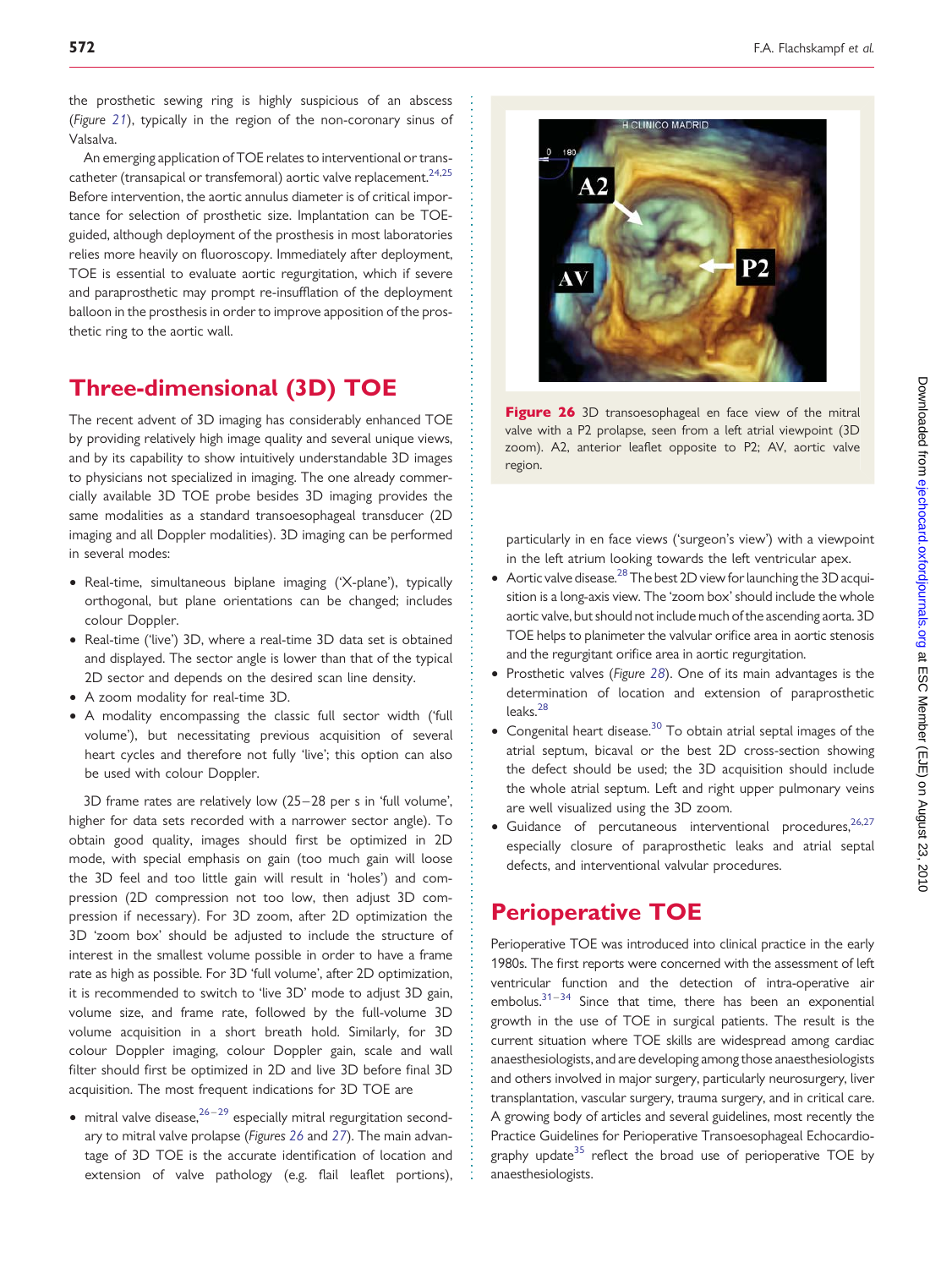<span id="page-16-0"></span>





Figure 28 3D transoesophageal view of bileaflet mitral prosthesis from the atrium; the discs are in the open position. LAA, left atrial appendage; AO, location of ascending aorta.

In every surgical setting, the role of TOE is to confirm or further define the preoperative diagnosis, exclude any new deterioration or unsuspected pathology, facilitate the intra-operative management of the patient, including where necessary to aid in surgical planning, and to evaluate the results of surgery and provide information for the postoperative care of the patient.

### Cardiac surgery

Cardiac surgery represents the largest clinical arena for perioperative TOE. Evidence for the indications for TOE has evolved over time. The lack of randomized controlled trials and meta-analyses has necessarily led to a cautious approach, most evident in the rec-ommendations of the 2003 ACC/AHA guidelines.<sup>[36](#page-18-0)</sup> These stated a Class I recommendation for TOE in a range of cardiac surgical conditions including valve repair and complex valve replacement, most congenital heart surgery, complex endocarditis, complex pericardial drainage, aortic dissection, and intracardiac device placement. They also recommended TOE as a Class I indication for the evaluation of acute, persistent, and life-threatening haemodynamic disturbances in the perioperative setting. However, a number of other cardiac surgical procedures were identified as Class II indications, including surgical procedures in patients at increased risk of myocardial ischaemia, myocardial infarction, or haemodynamic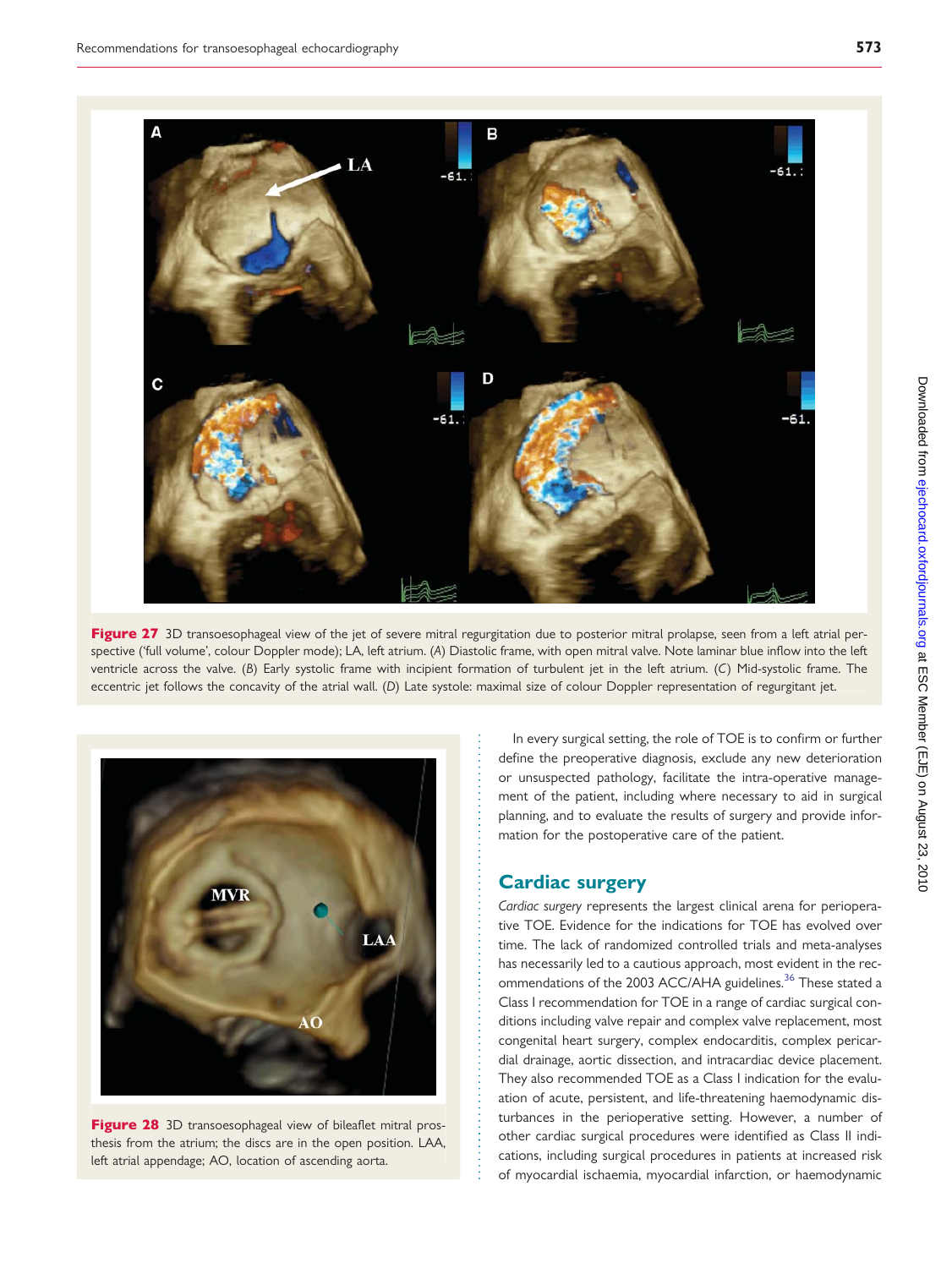<span id="page-17-0"></span>disturbances. Arguably, this risk could be said to be relevant to all adult cardiac surgery patients, particularly in contemporary surgical practice where both the age and clinical state of patients undergoing cardiac surgery represents a greater risk than in earlier years. In the light of this changing clinical environment, the continuing publication of evidence outlining the value of intra-operative TOE for adult cardiac surgery, and the conclusion of the most recent guidelines, $35$  we concur that TOE is reasonable for use in all adult patients who are undergoing either cardiac surgery or thoracic aortic surgical procedures under general anaesthesia. Recent clinical developments have included the increased use of catheter-based intracardiac procedures. Whereas septal defect closure using occluder devices is already well established, transcatheter valve procedures, particularly aortic valve replacement and mitral valve repair are novel procedures being undertaken with increasing frequency. Many centres perform these procedures with TOE monitoring, but the exact place for these procedures is still unclear.

#### Non-cardiac surgery

Although TOE was first utilized in non-cardiac surgery in 1983 for the detection of air embolism in neurosurgical patients, since then cardiac surgery has been the dominant clinical area of use. However, non-cardiac surgery has been increasingly identified as a potentially valuable indication for TOE. In neurosurgery, TOE may be recommended for the detection of venous air embolism.[33,37](#page-18-0) In liver transplantation, TOE may be recommended for monitoring cardiac performance, and evaluating cardiac chamber volume and or compression.<sup>38,39</sup> In vascular surgery, the co-existence of coronary artery disease and high cardiovascular risk suggests that TOE may be recommended for monitoring and evaluating left ventricular function as well.<sup>[40](#page-18-0)</sup> Numerous studies and prior guidelines have established that TOE may be valuable in patients who have unexplained severe hypotension that is unresponsive to standard treatment. Provided the expertise is available, we recommend that TOE should be used in non-cardiac surgery patients in this setting. These recommendations should also apply to major vascular trauma. $41,42$  $41,42$  The recent guidelines of the European Society of Cardiology for perioperative cardiac management recommend TOE as a diagnostic and monitoring tool in patients with unexplained haemodynamic deterioration or signs of myocardial ischaemia during or after non-cardiac surgery.<sup>43</sup> A number of studies have evaluated and supported the use of TOE in orthopaedic surgery (e.g. to detect fat embolism<sup>[44,45](#page-19-0)</sup>). Furthermore, many orthopaedic patients are frail and elderly and likely to have significant cardiovascular risk. Although TOE may be recommended in any patient with significant cardiac disease both for reasons of diagnosis and to monitor the effects of therapy, we do not feel that the use of TOE should be recommended routinely for patients undergoing orthopaedic procedures.

#### Critical care

The patient recovering from major surgery may experience problems in the postoperative period. These may be ongoing from the intra-operative period, or new complications. TOE may be valuable in identifying or excluding a cardiovascular cause, including valve lesions, endocarditis, and other consequences of sepsis,

myocardial pump dysfunction, hypovolaemia, cardiac tamponade, aortic dissection, and intracardiac masses. Critical care patients do not suffer from the same restrictions concerning contamination of the operative field that are relevant to patients in the operating room, and therefore transthoracic imaging is a realistic alternative. Nonetheless, TOE should be performed in this setting if clinically relevant information is not obtainable by transthoracic echocardiography.

Provided that there is appropriate technology available, and that those charged with undertaking TOE have the knowledge and skills appropriate to the task, it is therefore recommended that:

- TOE should be used in adult patients undergoing cardiac surgery or surgery to the thoracic aorta under general anaesthesia, in particular, in valvular repair procedures.
- TOE may be used in patients undergoing specific types of major surgery where its value has been repeatedly documented. These include neurosurgery at risk from venous thromboembolism, liver transplantation, lung transplantation, and major vascular surgery, including vascular trauma.
- TOE may be used in patients undergoing major non-cardiac surgery in whom severe or life-threatening haemodynamic disturbance is either present or threatened.
- TOE may be used in major non-cardiac surgery in patients who are at a high cardiac risk, including severe cardiac valve disease, severe coronary heart disease, or heart failure.
- TOE may be used in the critical care patient in whom severe or life-threatening haemodynamic disturbance is present and unresponsive to treatment, or in patients in whom new or ongoing cardiac disease is suspected and who are not adequately assessed by transthoracic imaging or other diagnostic tests.

Importantly, major complications of TOE, including oesophageal trauma, although rare, are more common among anaesthetised patients than in those undergoing the procedure under conscious sedation.<sup>[46](#page-19-0)</sup>

### Conclusion

TOE, a minimal-risk, semi-invasive imaging procedure is nowadays an indispensable part of routine echocardiography. It provides unique and well-documented diagnostic advantages in certain clinical scenarios where the image quality of transthoracic echocardiography is impaired (e.g. the ventilated patient or the patient in the operating room), and routinely for a number of specific cardiovascular structures and clinical questions (e.g. valvular prosthetic heart disease, the presence of thrombi in the left atrial appendage, and diseases of the thoracic aorta).

#### Conflict of interest: none declared.

#### **References**

- 1. Flachskampf FA, Decoodt P, Fraser AG, Daniel WG, Roelandt JRTC, for the Subgroup on Transesophageal Echocardiography, Valvular Heart Disease, on behalf of the Working Group on Echocardiography of the European Society of Cardiology. Recommendations for performing transesophageal echocardiography. Eur J Echocardiogr 2001;2:8–21.
- 2. Shanewise JS, Cheung AT, Aronson S, Stewart WJ, Weiss RL, Mark JB et al. ASE/ SCA guidelines for performing a comprehensive intraoperative multiplane transoesophageal echocardiography examination: recommendations of the American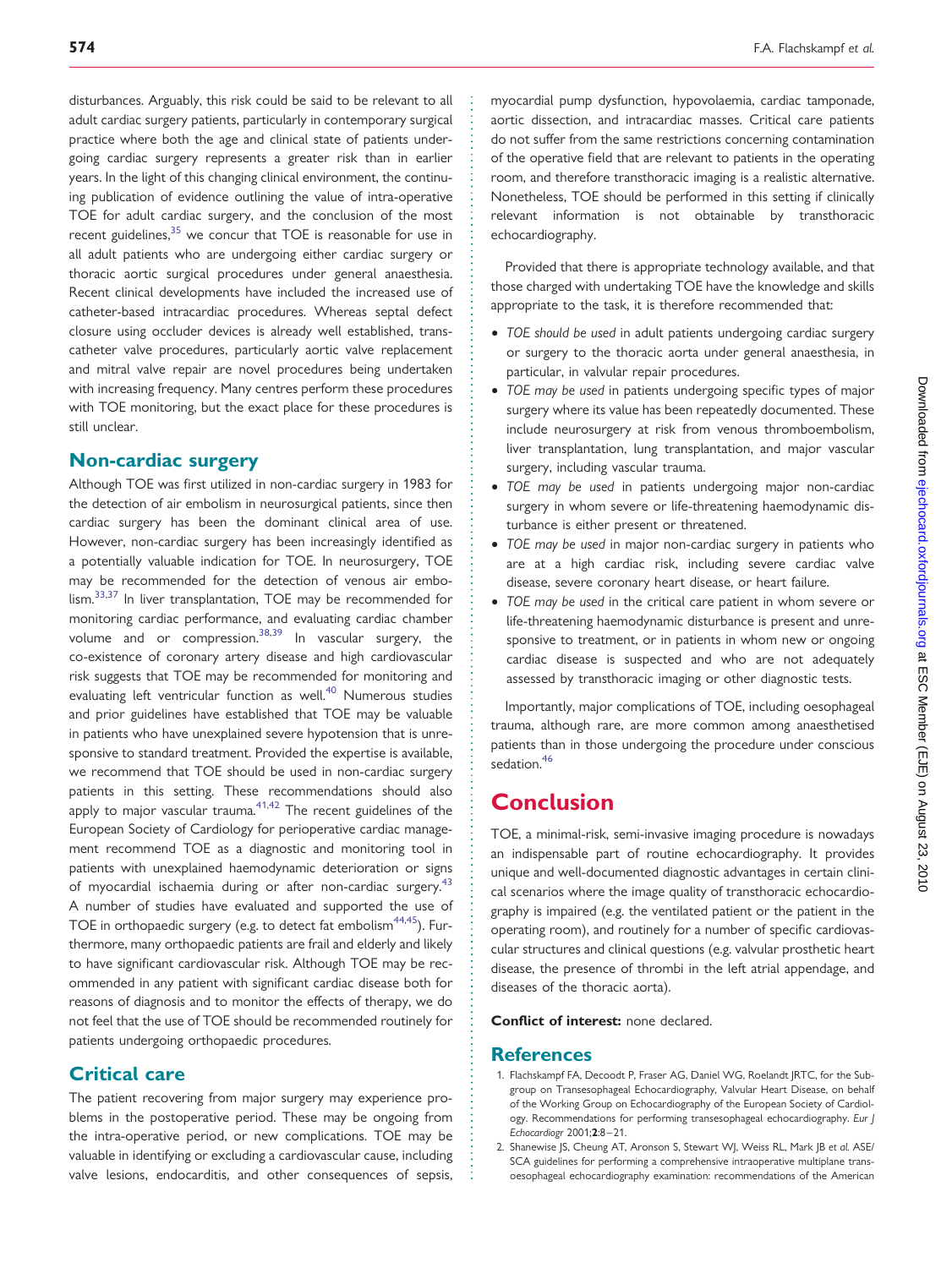<span id="page-18-0"></span>Society of Echocardiography Council for Intraoperative Echocardiography and the Society of Cardiovascular Anesthesiologists Task Force for Certification in Perioperative Transoesophageal Echocardiography. J Am Soc Echocardiogr 1999;12: 884–900.

- 3. Popescu BA, Andrade MJ, Badano LP, Fox KF, Flachskampf FA, Lancellotti P et al. European Association of Echocardiography recommendations for training, competence, and quality improvement in echocardiography. Eur J Echocardiogr 2009; 10:893–905.
- 4. Nihoyannopoulos P, Fox K, Fraser A, Pinto F, on behalf of the Laboratory. Accreditation Committee of the EAE laboratory standards and accreditation. Eur J Echocardiogr 2007;8:79–87.
- 5. Habib G, Badano L, Tribouilloy C, Vilacosta I, Zamorano JL, Galderisi M et al., European Association of Echocardiography. Recommendations for the practice of echocardiography in infective endocarditis. Eur J Echocardiogr 2010;11:202-19.
- 6. Zoghbi WA, Chambers JB, Dumesnil JG, Foster E, Gottdiener JS, Grayburn PA et al., American Society of Echocardiography's Guidelines, Standards Committee, Task Force on Prosthetic Valves, American College of Cardiology Cardiovascular Imaging Committee, Cardiac Imaging Committee of the American Heart Association, European Association of Echocardiography, European Society of Cardiology, Japanese Society of Echocardiography, Canadian Society of Echocardiography, American College of Cardiology Foundation, American Heart Association, European Association of Echocardiography, European Society of Cardiology, Japanese Society of Echocardiography, Canadian Society of Echocardiography. Recommendations for evaluation of prosthetic valves with echocardiography and doppler ultrasound: a report from the American Society of Echocardiography's Guidelines and Standards Committee and the Task Force on Prosthetic Valves, developed in conjunction with the American College of Cardiology Cardiovascular Imaging Committee, Cardiac Imaging Committee of the American Heart Association, the European Association of Echocardiography, a registered branch of the European Society of Cardiology, the Japanese Society of Echocardiography and the Canadian Society of Echocardiography, endorsed by the American College of Cardiology Foundation, American Heart Association, European Association of Echocardiography, a registered branch of the European Society of Cardiology, the Japanese Society of Echocardiography, and Canadian Society of Echocardiography. J Am Soc Echocardiogr 2009;22:975–1014.
- 7. Daniel WG, Mügge A. Transesophageal echocardiography. N Engl J Med 1995; 332:1268–79.
- 8. Côté G, Denault A. Transoesophageal echocardiography-related complications. Can J Anaesth 2008;55:622-47.
- 9. Jenssen C, Faiss S, Nürnberg D. Complications of endoscopic ultrasound and endoscopic ultrasound-guided interventions—results of a survey among German centers. Z Gastroenterol 2008;46:1177–84.
- 10. Cohen LB, Delegge MH, Aisenberg J, Brill JV, Inadomi JM, Kochman ML et al., AGA Institute. AGA Institute review of endoscopic sedation. Gastroenterology 2007;133: 675–701.
- 11. McQuaid KR, Laine L. A systematic review and meta-analysis of randomized, controlled trials of moderate sedation for routine endoscopic procedures. Gastrointest Endosc 2008;67:910–23.
- 12. Novaro GM, Aronow HD, Militello MA, Garcia MJ, Sabik EM. Benzocaine induced methemoglobinemia: experience from a high-volume transoesophageal echocardiography laboratory. J Am Soc Echocardiogr 2003;16:170-5.
- 13. Carpentier A. Cardiac valve surgery—the 'French correction'. J Thorac Cardiovasc Surg 1983;86:323–37.
- 14. Yiu SF, Enriquez-Sarano M, Tribouilloy C, Seward JB, Tajik AJ. Determinants of the degree of functional mitral regurgitation in patients with systolic left ventricular dysfunction: a quantitative clinical study. Circulation 2000;102:1400–6.
- 15. Sonne C, Sugeng L, Watanabe N, Weinert L, Saito K, Tsukiji M et al. Age and body surface area dependency of mitral valve and papillary apparatus parameters: assessment by real-time three-dimensional echocardiography. Eur J Echocardiogr 2009;10:287–94.
- 16. Zoghbi WA, Enriquez-Sarano M, Foster E, Grayburn PA, Kraft CD, Levine RA et al. American Society of Echocardiography: recommendations for evaluation of the severity of native valvular regurgitation with two-dimensional and Doppler echocardiography: A report from the American Society of Echocardiography's Nomenclature and Standards Committee and The Task Force on Valvular Regurgitation, developed in conjunction with the American College of Cardiology Echocardiography Committee, The Cardiac Imaging Committee, Council on Clinical Cardiology, The American Heart Association, and the European Society of Cardiology Working Group on Echocardiography. Eur J Echocardiogr 2003;4:237–61.
- 17. Lancellotti P, Moura L, Pierard LA, Agricola E, Popescu B, Tribouilloy C et al., on behalf of the European Association of Echocardiography. Recommendations for the assessment of valvular regurgitation. Part 2: mitral and tricuspid regurgitation. Eur J Echocardiogr 2010;11:307–32.
- 18. Silvestry FE, Rodriguez LL, Herrmann HC, Rohatgi S, Weiss SJ, Stewart WJ et al. Echocardiographic guidance and assessment of percutaneous repair for mitral regurgitation with the Evalve MitraClip: lessons learned from EVEREST I. J Am Soc Echocardiogr 2007;20:1131–40.
- 19. Sievers H, Schmidtke C. A classification system for the bicuspid aortic valve from 304 surgical specimens. J Thorac Cardiovasc Surg 2007;133:1226-33.
- 20. de Waroux JB, Pouleur AC, Goffinet C, Vancraeynest D, Van Dyck M, Robert A et al. Functional anatomy of aortic regurgitation: accuracy, prediction of surgical repairability, and outcome implications of transoesophageal echocardiography. Circulation 2007;116:I264–9.
- 21. Erbel R, Alfonso F, Boileau C, Dirsch O, Eber B, Haverich A et al. Diagnosis and management of aortic dissection. Recommendations of the Task Force on Aortic Dissection, European Society of Cardiology. Eur Heart J 2001;22:1642-81.
- 22. Movsovitz HD, Levine RA, Hilgenberg AD. Transesophageal echocardiographic description of the mechanisms of aortic regurgitation in acute type A aortic dissection: implications for aortic valve repair. J Am Coll Cardiol 2000;36:884-90.
- 23. Montorsi P, De Bernardi F, Muratori M, Cavoretto D, Pepi M. Role of cinefluoroscopy, transthoracic, and transesophageal echocardiography in patients with suspected prosthetic heart valve thrombosis. Am J Cardiol 2000;85:58-64.
- 24. Moss R, Ivens E, Pasupati S, Humphries K, Thompson CR, Munt B et al. Role of echocardiography in percutaneous aortic valve implantation. J Am Coll Cardiol Imaging 2008;1:15–24.
- 25. Chin D. Echocardiography for transcatheter aortic valve implantation. Eur J Echocardiogr 2009;10:i21-9.
- 26. Pepi M, Tamborini G, Maltagliati A, Galli CA, Sisillo E, Salvi L et al. Head-to-head comparison of two- and three-dimensional transthoracic and transoesophageal echocardiography in the localization of mitral valve prolapse. J Am Coll Cardiol 2006;48:2524–30.
- 27. García-Orta R, Moreno E, Vidal M, Ruiz-López F, Oyonarte JM, Lara J et al. Threedimensional versus two-dimensional transoesophageal echocardiography in mitral valve repair. J Am Soc Echocardiogr 2007;20:4-12.
- 28. Sugeng L, Shernan SK, Weinert L, Shook D, Raman J, Jeevanandam V et al. Realtime three-dimensional transoesophageal echocardiography in valve disease: comparison with surgical findings and evaluation of prosthetic valves. J Am Soc Echocardiogr 2008;21:1347–54.
- 29. Salcedo EE, Quaife RA, Seres T, Carroll JD. A framework for systematic characterization of the mitral valve by real-time three-dimensional transesophageal echocardiography. J Am Soc Echocardiogr 2009;22:1087–99.
- 30. Miller AP, Nanda NC, Aaluri S, Mukhtar O, Nekkanti R, Thimmarayappa MV et al. Three-dimensional transoesophageal echocardiographic demonstration of anatomical defects in AV septal defect patients presenting for reoperation. Echocardiography 2003;20:105-9.
- 31. Matsumoto M, Oka Y, Strom J, Frishman W, Kadish A, Becker RM et al. Application of transoesophageal echocardiography to continuous intraoperative monitoring of left ventricular performance. Am J Cardiol 1980;46:95-105.
- 32. Furuya H, Suzuki T, Okumura F, Kishi Y, Uefuji T. Detection of air embolism by transoesophageal echocardiography. Anesthesiology 1983;58:124–9.
- 33. Cucchiara RF, Nugent M, Seward JB, Messick JM. Air embolism in upright neurosurgical patients: detection and localization by two-dimensional transoesophageal echocardiography. Anesthesiology 1984;60:353–5.
- 34. Roizen MF, Beaupre PN, Alpert RA, Kremer P, Cahalan MK, Shiller N et al. Monitoring with two-dimensional transoesophageal echocardiography. Comparison of myocardial function in patients undergoing supraceliac, suprarenal-infraceliac, or infrarenal aortic occlusion. J Vasc Surg 1984;1:300-5.
- 35. Practice guidelines for perioperative transoesophageal echocardiography: An updated report by the American Society of Anesthesiologists and the Society of Cardiovascular Anesthesiologists Task Force on Transesophageal Echocardiography. Anesthesiology 2010;112. (Epub ahead of print).
- 36. Cheitlin MD, Armstrong WF, Aurigemma GP, Beller GA, Bierman FZ, Davis JL et al. ACC/AHA/ASE 2003 Guideline Update for the Clinical Application of Echocardiography: summary article. A report of the American College of Cardiology/ American Heart Association Task Force on Practice Guidelines (ACC/AHA/ASE Committee to Update the 1997 Guidelines for the Clinical Application of Echocardiography). Circulation 2003;108:1146–62.
- 37. Fathi AR, Eshtehardi P, Meier B. Patent foramen ovale and neurosurgery in sitting position: a systematic review. Br | Anaesth 2009;102:588-96.
- 38. Wax DB, Torres A, Scher C, Leibowitz AB. Transoesophageal echocardiography utilization in high-volume liver transplantation centers in the United States. J Cardiothorac Vasc Anesth 2008;22:811-3.
- 39. Eimer MJ, Wright JM, Wang EC, Kulik L, Blei A, Flamm S et al. Frequency and significance of acute heart failure following liver transplantation. Am J Cardiol 2008;101:242–4.
- 40. Mahmood F, Christie A, Matyal R. Transoesophageal echocardiography and noncardiac surgery. Semin Cardiothorac Vasc Anesth 2008;12:265–89.
- 41. Pepi M, Campodonico J, Galli C, Tamborini G, Barbier P, Doria E et al. Rapid diagnosis and management of thoracic aortic dissection and intramural haematoma: a